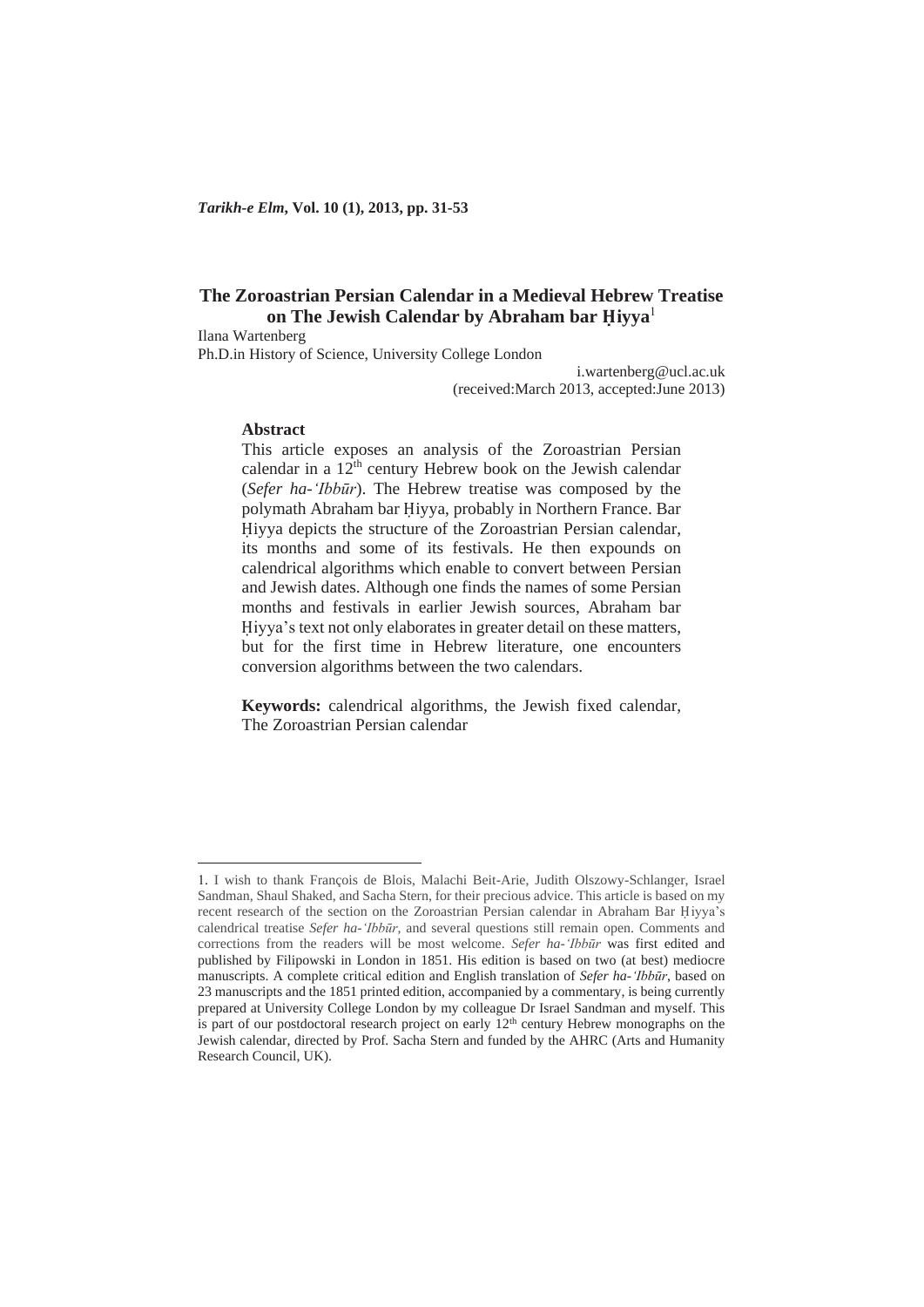**32**/*Tarikh-e Elm*, Vol. 10 (1), 2013

#### **The Zoroastrian Persian calendar**<sup>1</sup>

In contrast to the old Persian calendar, the Zoroastrian Persian calendar was non-lunar and fixed. It was introduced under the Achaemenid rule in the century following Cambyses' reign (c. 525 BCE). The Babylonian calendar was in use throughout the entire Achaemenid period, and the Persian rulers determined when to intercalate the year. However, the new Zoroastrian Persian calendar was predictable and stable, and thus it could serve many political, administrative and economic functions, while bearing a unique Persian identity.

The Zoroastrian Persian year has 365 days, distributed over 12 months of 30 days each and another five additional days ('the epagomenai', or 'the little month'), also known as the five Gatha days, Andargāh, or 'the stolen five days'. The names of the months, in their modern form, are: Farwardīn, Urdībihišt, Xurdā $\delta$ , Tir, Murdā $\delta$ , Šahrīwar, Mihr, Ābān, Ā $\delta$ ar, Dav, Bahman and Isfandārma $\delta$ . The months and the days of the months are named after Zoroastrian divinities, but the Zoroastrian Persian calendar was probably instituted and diffused through Achamaenid rulers rather than Zoroastrian priests. Since the Persian year is about ¼ of a day shorter than the tropical year, festivals will drift throughout the seasons, about 1 day in 4 years. The Zoroastrian Persian calendar was modelled on the Egyptian calendar, the only fixed calendar that existed in earlier Antiquity, with the difference that 1 Farward<del>un</del> (the 1<sup>st</sup> Zoroastrian Persian month) corresponds to 1 Choiak/Akhet (the  $4<sup>th</sup>$  Egyptian month).<sup>2</sup>

The calendar continued to be in use, without any further alteration, for about a thousand years, until the Sasanian calendar reform, around 500 CE. The reform constituted in moving the epagomenai from the end of the  $12<sup>th</sup>$  month (Isfandarma $\delta$ ) to the end of the  $8<sup>th</sup>$  month ( $\bar{A}b\bar{a}n$ ), probably with the intention of (at least temporarily) correcting the drift in seasons, bringing the religious New Year (Nawrōz) celebrations

<sup>1</sup>. In this section I shall focus the main characteristics of the Zoroastrian Persian calendar and the changes it underwent. Further details, especially citations from primary sources concerning some of the festivals, are provided in the commentary alongside the English translation of the Hebrew text. For a thorough history and analysis of the various stages of the Persian calendar, its festivals as well as social and etymological aspects see de Blois, "The Persian calendar", Boyce, "On the Calendar of Zoroastrian Feasts", ead, "Further on the calendar of Zoroastrian Feasts", and Stern, *Calendars in Antiquity*, pp. 167-191. The materials in this section are based on these works.

<sup>2</sup>. Blois, 'The Persian Calendar', p. 48.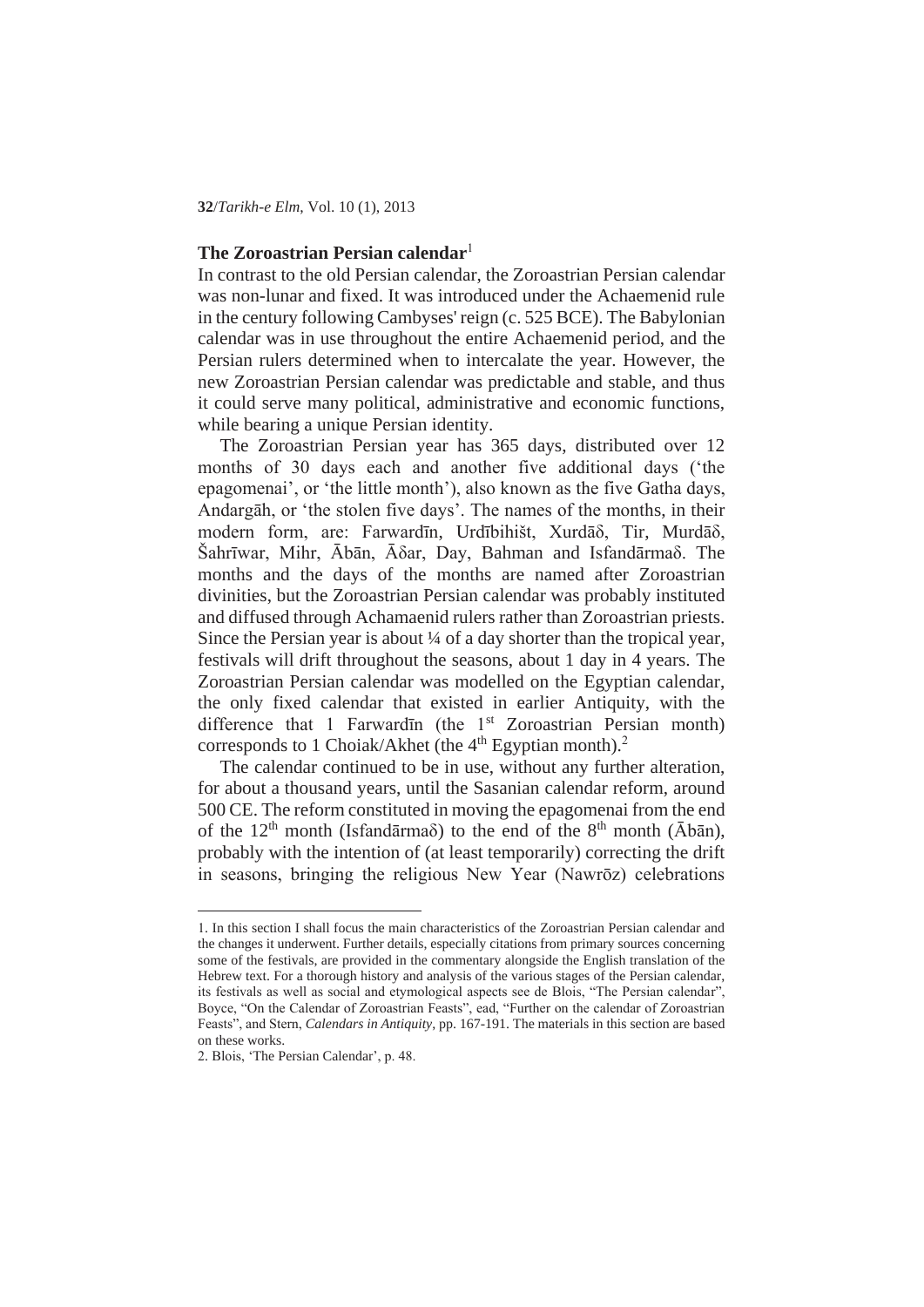during the epagomenai back to the vernal equinox, its traditional time of celebration. This did not mean the transferal of the beginning of the civil year, which always seems to occur on 1 Farwardin, but shifting the religious Nawrōz festival to 1  $\bar{A} \delta a r$ .<sup>1</sup> Yazdgerd III, the last Sasanian ruler, introduced the final changes to this new reformed Sasanian calendar. The year 632 was chosen as the beginning of a new era, and this last imperial Persian calendar is known as the Yazdgerdi calendar.<sup>2</sup> Years are counted according to his reign, from 16 June 632, or the era of his death, from 11 June 652 (= 1 Farward $\bar{m}$  21).<sup>3</sup>

In the year when the shift was decided upon, the  $12<sup>th</sup>$  month was followed immediately by Farwardīn, i.e. the Gatha days were removed from their original position, and instead, they were inserted in the following year between the  $8<sup>th</sup>$  and  $9<sup>th</sup>$  months. This meant that the new 1 Farwardīn was the old 6 Farwardīn. A portion of the Zoroastrian clergy resisted the Sasanian reform and continued to celebrate Nawrōz according to the old calendar, i.e. on 6 Farward<sub>I</sub>n. Others accepted the new Nawrōz on 1  $\bar{A}$ δar, while a third faction did not object to the new calendar, as a calendar, but still insisted on having their New Year on the day that was called 1 Farwardin. The three options were eventually reconciled by accepting them all and this explains why Nawrōz was celebrated three times every year: "little Nawrōz" on 1 Farwardīn, then "great Nawrōz" on 6 Farwardīn  $(=1$  Farwardīn old style) and finally the "Nawrōz of the Magians", the official religious New Year, on  $1 \overline{A} \delta a r^4$ 

The Zoroastrian Persian calendar underwent further changes. In 1006/7 the epagomenai were moved (back) to the end of the year (i.e. after the  $12<sup>th</sup>$  month) as we learn from Kūšyār ben Labbān Al-Jīlī<sup>5</sup> as well as his contemporary, Al-Bīrūnī (in his *Al-Oānūn Al-Mas'ūdī*, written in  $1030$ ,  $6$  but the latter treats the moving of the epagomenai as irrelevant since Zoroastrians in Eastern Iran rejected it. In 1079, a new

<sup>1.</sup> The religious tradition of commemorating the departed spirits at the end of the  $12<sup>th</sup>$  Iranian month was so firmly established that the shift was met with resistance. The uncertainty about the date of this festival ended in 10-day celebration i.e. for the last five days of the twelfth month and for the next following five epagomenai.

<sup>2</sup>. It is this stage of the Zoroastrian Persian calendar that is presented in *Sefer ha-'Ibbnjr.*

<sup>3</sup>. The old-fashion calendar, however, remained in use in other parts of the Achaemenid Empire: in Armenia, Sogdiana and Choresmia.

<sup>4</sup>. Blois, 'The Persian Calendar', pp. 47-8.

<sup>5</sup>. Ibid, p. 41.

<sup>6</sup>. Ibid, p. 39.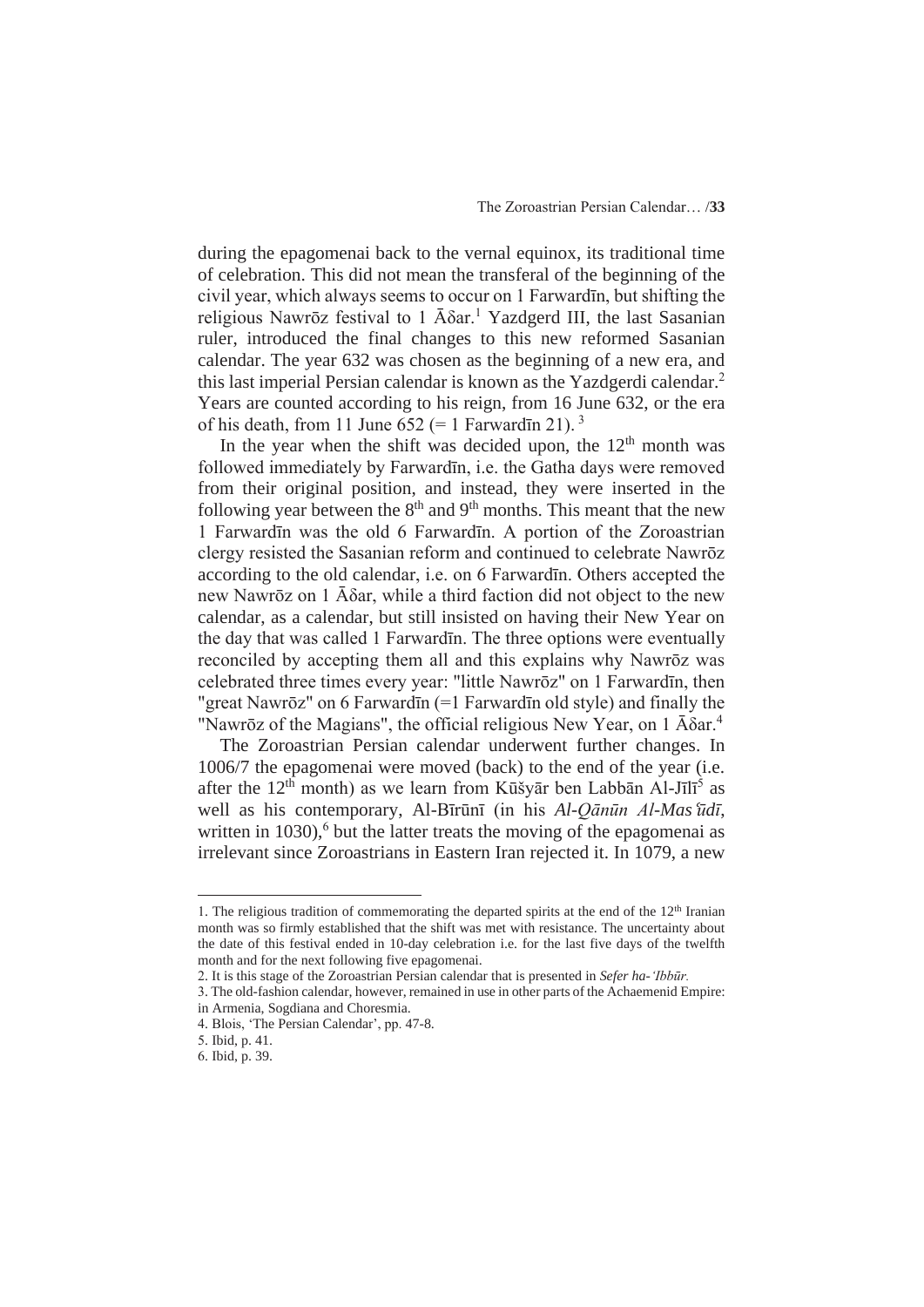solar calendar was introduced in the eastern provinces of the Muslim world by the Seljuk ruler Jalāl ad-Dīn Malik-Šāh, and it was named after him - the Jalali calendar. He fixed the beginning of the year to the spring equinox and retained the traditional Zoroastrian Persian twelve months of 30 days each as well as the epagomenai (at the end of the year), but he added a sixth 'stolen' day at regular intervals and thus rendered the year equally long as in the Julian calendar. The Jalali calendar was an agricultural one, and it never played a significant role in official time-keeping. It detached the traditional New Year's festival once and for all from the Zoroastrian calendar and fixed it permanently to the vernal equinox, and with this, the Zoroastrian calendar ceased to be of practical interest to Iranian Muslims.

## **The Fixed Jewish calendar**<sup>1</sup>

The rabbinic calendar was originally based on the appearance of the new moon, which involved a procedure of observation, as described in the Babylonian Talmud within tractate Rōš Ha-Šānā. Later, the Jewish calendar became a calculated scheme, based on the mean conjunction (mean mōlā $\underline{d}$ ),<sup>2</sup> which approximates the true conjunction (the true mōlād). The fixed Jewish calendar, also known as the present-day rabbinic calendar, is lunar, and the days of the month correspond, *grosso modo*, to the phases of the moon. The variable length of each lunation, a-priori any value within the rough interval [29d 6.5h, 29d 20h], impedes the creation of a mathematical scheme that perfectly reflects astronomical reality. However, the chosen mean lunation value for the synodic month, 29d 12h 793p,<sup>3</sup> is a good approximation.<sup>4</sup>

The calculation of the new moon is based on this value of lunation and the epoch is 2d 5h 204p, or BaHaRaD, in Hebrew alpha-numerical

<sup>1</sup>. I shall focus here solely on calendrical elements which are necessary for understanding the algorithms in this article, and further details will be provided later *chemin faisant*. For a comprehensive analysis of the Jewish calendars from antiquity until the Middle Ages with their intricate, non-linear, evolution from solar into a lunar and fixed arithmetical scheme see Stern, 'Calendar and Community'.

<sup>2.</sup> Mōlād literally means 'birth', referring to the birth of the new moon.

<sup>3.</sup> d := days h := hours p := parts, and i := instants, whereas there are 1080 parts in an hour and 76 instants in each part. The first day of the week is Sunday. For the calculation of the mōlād, the day starts at 6pm of the previous evening, e.g. Monday starts on Sunday at 6pm.

<sup>4</sup>. 29d 12h 793p is equivalent to the standard Babylonian value (expressed in sexagesimal notation) 29; 31, 50, 8, 20 d. For further details on this value and variants in medieval Hebrew, Arabic and Latin literatures, including the 'phantom' value 29; 31, 50, 8, 9, 20 see Goldstein, "Ancient and Medieval Values for the Mean Synodic Month".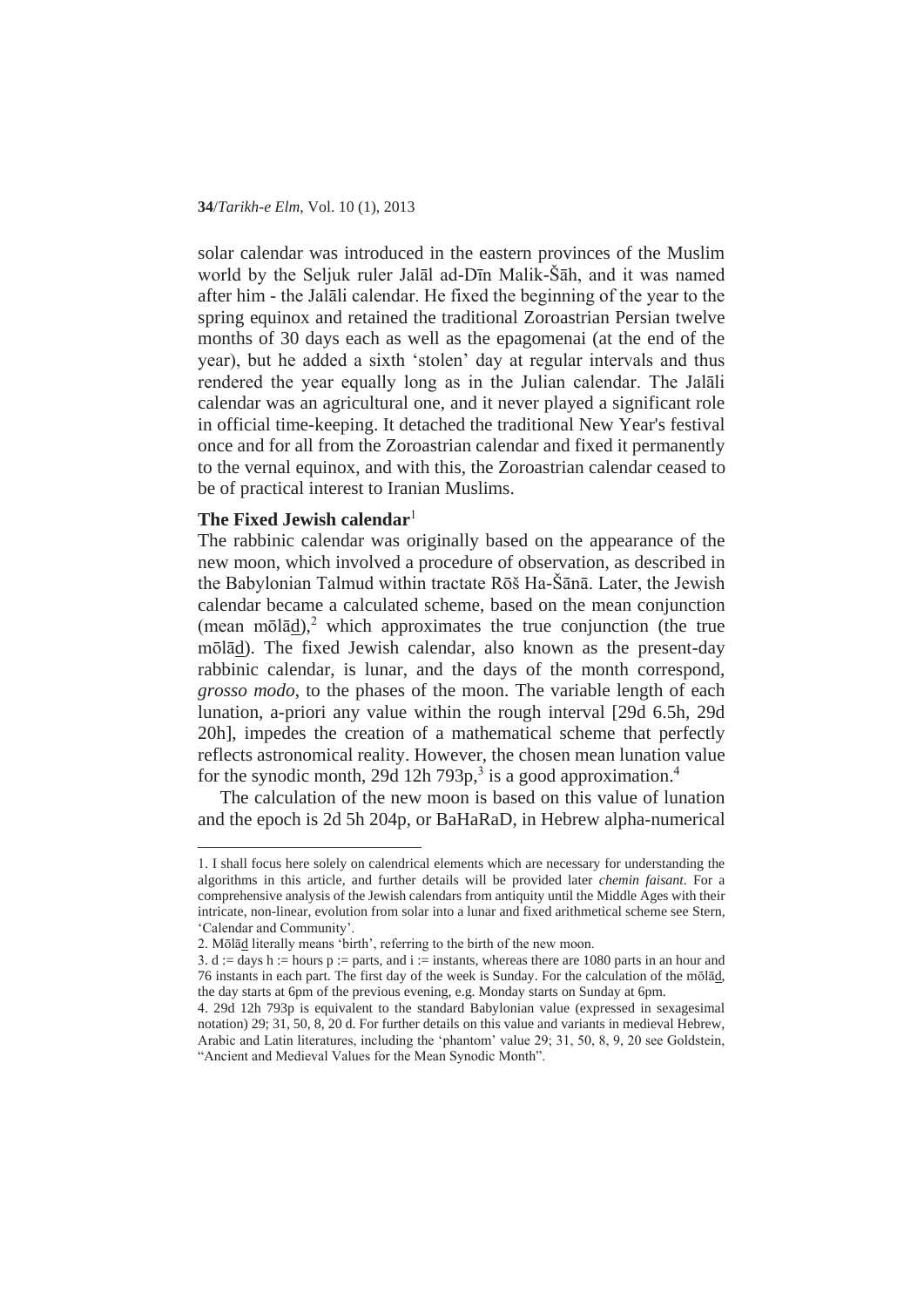notation. The latter value marks the molad of Tišri in year 1 of Creation, i.e. the time of the first molad in Jewish chronology. This epoch corresponds to Sunday, 6 October 3761 BCE, 23 hours, 11 minutes, and  $20$  seconds.<sup>1</sup> Any subsequent molad can be reckoned by adding the right number of lunations to this epoch. However, this is not a straightforward numerical task. Most people are prone to arithmetical error, especially when lengthy calculations are involved. Since the only information that really matters is when the molad falls within the week, the operation of casting out 7s, or seeking the smallest non-negative number equivalent to the given number modulo 7, becomes a useful tool in the reckoning of the Jewish calendar. $<sup>2</sup>$  Throughout the Middle</sup> Ages, many an algorithm were devised to facilitate the process of casting out 7s and also enable the detection of errors in the outcome (sanity tests). $3$ 

The months in the Jewish calendar are: Tišrī, Marhešwān, Kislēw, Tēbēt, Šəbāt, 'Ădār, Nīsān, Iyār, Sīwān, Tammūz, Āb, 'Ělūl. The number of days in each month alternates in a constant pattern between 30 and 29 with the exception of the months of Marhešwan and Kislew, which are variable: they consist of 29 and 30 days, respectively, in an orderly year (šānā kəsidrāh), 29 days in a defective year (šānā hāserāh) and 30 days in a complete year (šānā šəlemāh). This results in six types of year, with 353, 354 or 355 days in a plain (non-intercalated) year or 383, 384, 385 days in an intercalated year. This flexibility enables the application of the fundamental rules of postponement and it also balances the discrepancy between a mere alternation of 30 and 29 days and the multiple of the length of the mean synodic month, which is just over 29.5 days.

Given the approximate 11-day surplus of a solar year over 12 lunations, every two or three years, a  $13<sup>th</sup>$  month with 30 days (first 'Adar) is added to, or intercalated into, the lunar year, right before the

<sup>1.</sup> Sometimes the mōlad of the following year, year 2 of Creation, is used. It is the 'neater' figure of 6d 14h 0p or WeYaD (' $\check{r}$ '), which probably means that this was the original epoch to have been in use. See details in Stern (2001), p.192.

<sup>2</sup>. Casting out 19s is useful for the determination of a year's position within the 19-year cycle, and casting out 28s for the position within the great 28-year solar cycle. We will see examples of casting out 7s but also multiples of 29d 12h 793p.

<sup>3.</sup> Numerous sanity tests are adduced by Abraham bar Hiyya, some derive from earlier Hebrew sources which have not survived. The currently prepared edition of *Sefer ha-'Ibbnjr* includes a thorough analysis of these procedures.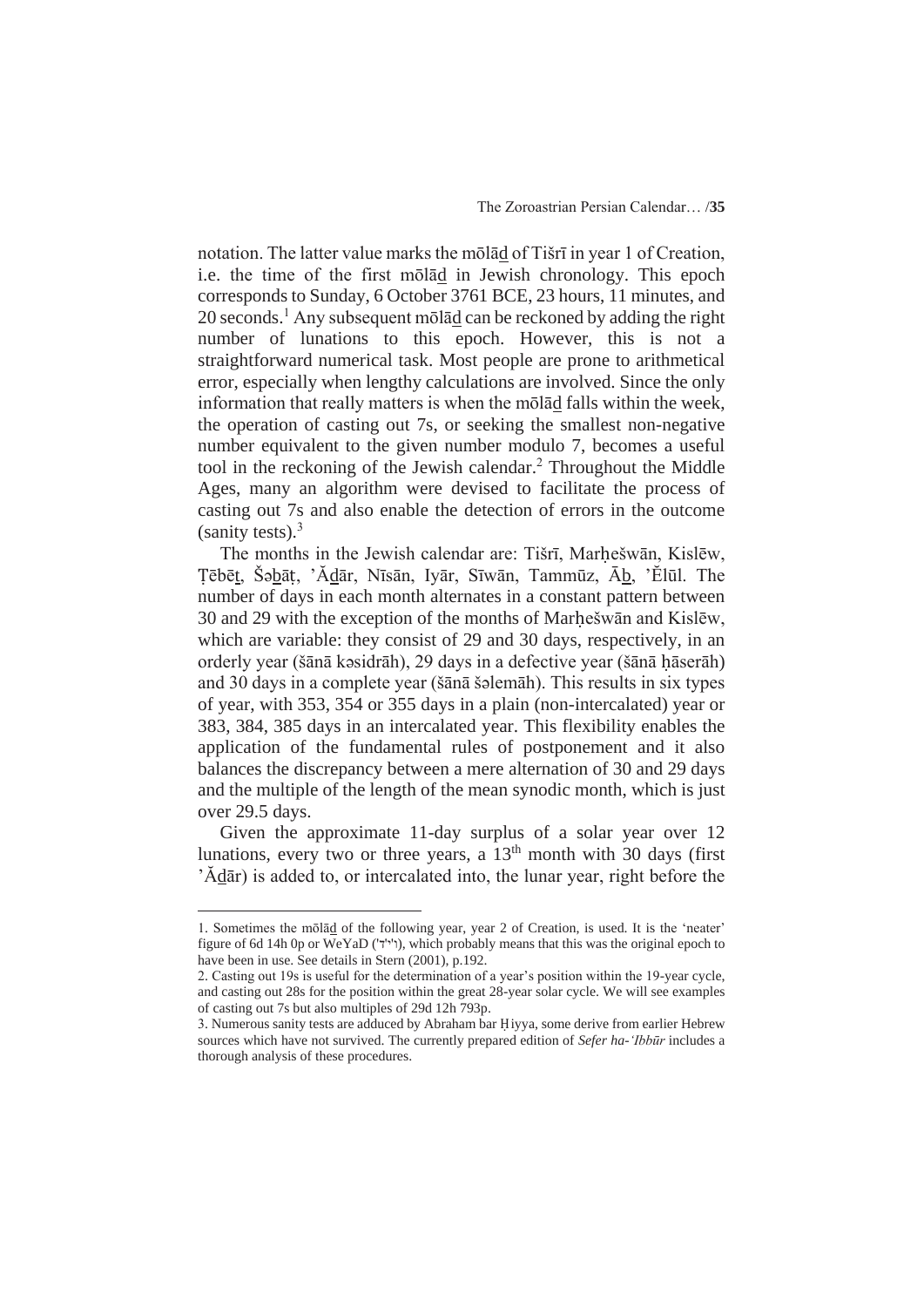month of 'Ădār (which becomes second 'Ădār, or Ve-Ădār) in order to keep in sync with the tropical year of 365¼ days in the Julian calendar. Intercalation thus ensures that Jewish holidays are celebrated in the biblically prescribed season and do not drift through the seasons. The pattern of intercalation is constant; within the 19-year cycle (adopted from the Babylonian calendar) one intercalates years 3, 6, 8, 11, 14, 17 and 19. The Jewish New Year, Rōš Ha-Šānā, is celebrated on 1 Tišrī. A-priori, 1 Tišrī should coincide with the day in which the molad of Tišrī occurs. However, 1 Tišrī must be postponed to the following day if its molad is old (molad zaqen), i.e. if it occurs at 18 hours (midday) or later.<sup>1</sup> Another postponement rule is that *Rōš Ha*- $\tilde{S}\bar{a}n\bar{a}$  cannot be celebrated on Sunday, Wednesday or Friday (Hebrew mnemonic: *Lo*  $ADU R\bar{o}$  $\tilde{s}$  $.2$ 

**Abraham bar ֲiyya (ca. 1165 – ca. 1136) and his** *Sefer ha-'Ibbnjr* Immersed in Arabic science and culture, Abraham bar Hiyya is considered 'the father of medieval Hebrew mathematics' because he was the first to have coined hundreds of mathematical (and other scientific) Hebrew terms during the Hebrew Renaissance of the  $12<sup>th</sup>$ century, during which Hebrew became a scientific *lingua franca* among Jews in the Iberian peninsula, Northern France, and other areas under Christian rule. Bar Hivya's vast contribution to medieval Hebrew science and philosophy goes far beyond his linguistic creation. His

<sup>1.</sup> This is based on an astronomical explanation found in the Talmud that if molad occurs before midday, then the moon will be seen close to sunset, but if the molad does not occur before midday, then it will not be seen close to sunset (Babylonian Talmud, tractate Rōš Ha-Šānā, page 20b). This explanation, however, is astronomically incorrect since the new moon can only be visible at least 18 hours after conjunction.

<sup>2.</sup> This could result in a 2-day postponement. 'Lo' means 'no', 'ADU' is a vocalized form of the alphanumerical presentation of the numbers 1-4-6 '†', the numbering of 'forbidden' days for the celebration of *Rǀš Ha-ŠƗnƗ* in the Jewish week, and 'Rǀš' stands for *Rǀš Ha-ŠƗnƗ*. This rule derives from religious motives: if *Rōš Ha*- $\bar{\tilde{S}}$ *an* $\tilde{a}$  were to fall on Wednesday or Friday, then the Day of Atonement, *Yōm Kīppūr*, celebrated on 10 Tišrī, would fall on Friday or Sunday, respectively, i.e. on a day adjacent to the Sabbath, and thus will create a chain of two holy days. This could mean that deceased people would not be buried within the 24 hours, as prescribed by Jewish law. This would also imply that people would not be allowed to cook for two whole days, making life difficult. As for the prohibition of  $R\tilde{o}\tilde{s}$  Ha- $\tilde{S}\tilde{a}n\tilde{a}$  to fall on Sunday, the reason behind it is to avoid that the Day of the Willow on 21 Tišrī (part of the festival of Tabernacles) would fall on the Sabbath and then people would not be able to perform the precept of holding the willow, because it is considered as toil, thus prohibited on the Sabbath.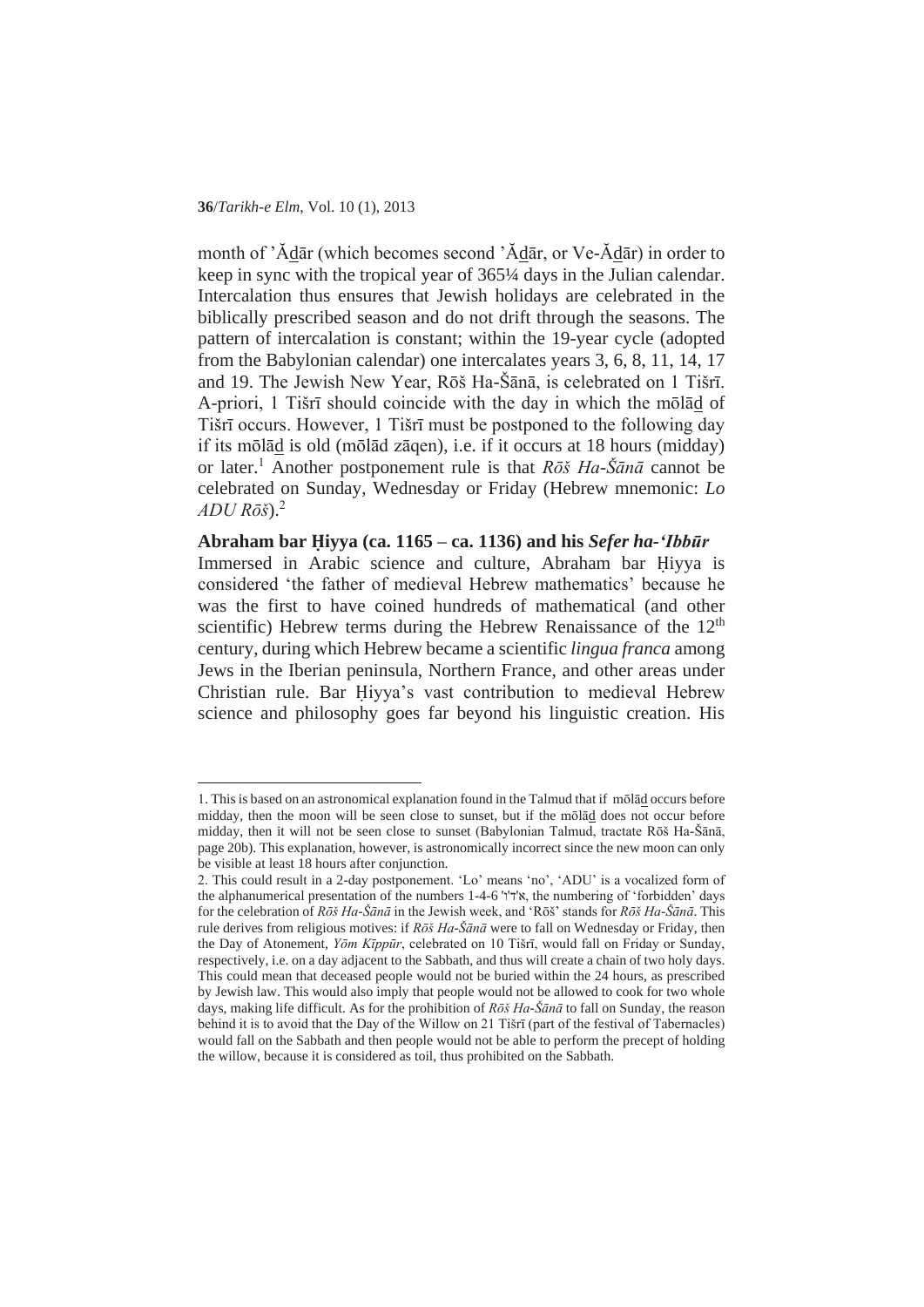prolific writings include tracts on astronomy, mathematics, calendar reckoning, astrology, philosophy and exegesis.<sup>1</sup>

Bar Hivya's extensive calendrical treatise *Sefer ha-'Ibbūr* was written in the Jewish year 4883 (=1122/3 CE), probably in Northern France. It is not only a book that merely teaches how to reckon the Jewish calendar and its structure. *Sefer ha-'Ibbnjr* embodies many other facets: philological, exegetical and polemical. It also includes sections on terrestrial geography, cosmology and astronomy. It is divided into three discourses, and each discourse is subdivided into ten chapters. The first discourse focuses on terrestrial geography, cosmology, the Ptolemaic models for lunar and solar motions, a linguistic analysis of the term 'day', its components and the dispute among the nations regarding on when it should begin. Further themes include the cyclical dominion of planets over the hours, equinoxes and solstices.

In the second discourse we find the kernel of the Jewish calendar: the length of the lunar month, the calculation of any molad and ways to check one's outcome. Bar Hiyya elaborates on various ways in which different nations delineate the lunar month, starting at different lunar phases. Bar Hiyya analyses the discrepancy between a lunar and solar year and shows how this difference is calibrated within the 19-year cycle. He describes how to fix the first day of Tišrī, the rules of postponement, and the four-gate scheme, which allows one to know the type of year at hand only from the time of the molad. Bar Hiyya provides practical information regarding the dates of Jewish holidays and the pericopes, i.e. the weekly portions of the Torah that are to be read on each week of the year, in the various types of year.

The third discourse presents the notion of the solar year and its various measures used by different nations, accompanied by lengthy discussions of the notion of *taqūpā* (season or measure of solar year) and two measures of the solar year used within the Jewish calendar: the first is called the *t* $\partial q \bar{u} \partial \bar{q}$  of Rabbi. Samuel, a Talmudic figure to whom this measure of 365¼ days was attributed, the same measure of the Julian year. It is used only for few ritual customs, e.g. the day of prayer for rain outside the land of Israel. However, for the purposes of reckoning of the Jewish calendar, the relevant solar year directly derives

<sup>1</sup>. On his scientific work and linguistic contribution see, for example, Sarfatti, 'Mathematical Terminology', pp. 61-129.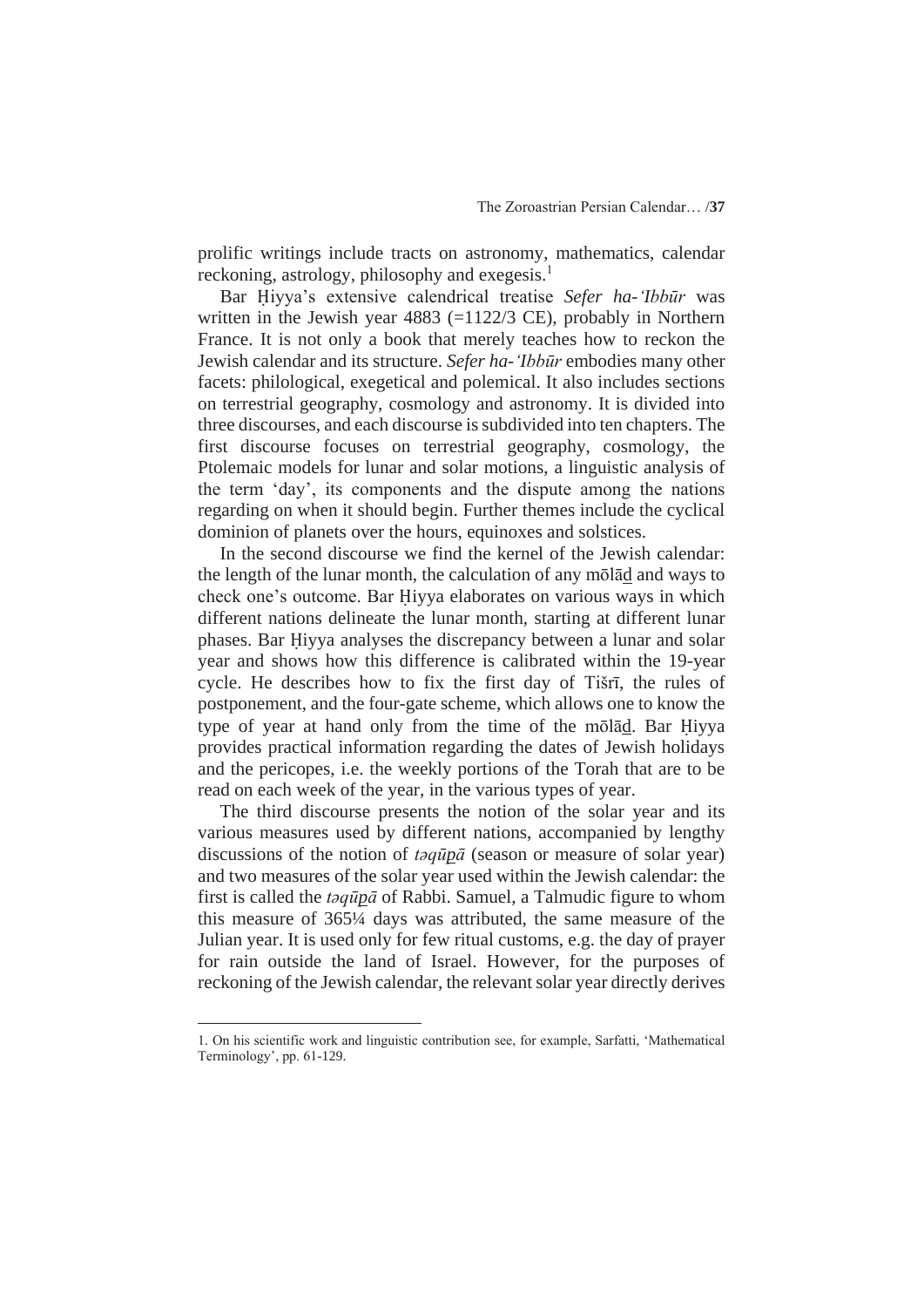from the division of the number of lunations in a 19-year cycle, 235, by the average lunation of 29d 12h 793p, yielding an average solar year length of 365d 5h 997p 48i, which is called here the *taquna* of Rav 'Ādā. Further chapters in the third discourse include polemics regarding the month in which the world was created (Tišrī or Nīsān), sabbatical and jubilee cycles and various eras used in Jewish chronology, for example the Seleucid Era (or: 'Era of Contracts') and the Era of Destruction of the Second Temple (starting in 70 CE). The last two chapters of the third and last discourse are dedicated to non-Jewish calendars: Muslim, Greek, Egyptian, Zoroastrian Persian, and Christian.

# **The transmission of the Zoroastrian Persian calendar in the manuscripts of** *Sefer ha-'Ibbnjr*

Out of the surviving copies of Bar Hivya's *Sefer ha-'Ibbūr* only fourteen include the discussion of the Zoroastrian Persian calendar, one of which only partially – the subsequent notebook(s) are lost. In other cases it seems to have been the scribe's choice not to copy the lengthy and intricate text in its entirety, and instead, skip themes that are not directly pertinent to the reckoning of the Jewish calendar. In this article I focus on the transmission of the Zoroastrian Persian calendar via manuscript 5512 in the collection of the Library of the Jewish Theological Seminary of America (JTS) in New York. Following the description of the Egyptian calendar, the analysis of the Persian calendar begins 11 lines from the bottom of folio 41r, and continues up to the end of the  $15<sup>th</sup>$  line on folio  $42v<sup>1</sup>$ . This manuscript was written on parchment, in semi-cursive Italian hand, and it dates from the end of the  $13<sup>th</sup>$  century or the beginning of the  $14<sup>th</sup>$  century.<sup>2</sup> It is a fair copy, which testifies a good scribal practice in spite of a few lexical and numerical errors, which I point to in my English translation of the text.

<sup>1</sup>. The photo of folio 41v is shown in this article.

<sup>2</sup>. As has been pointed out to me by Malachi Beit-Arie.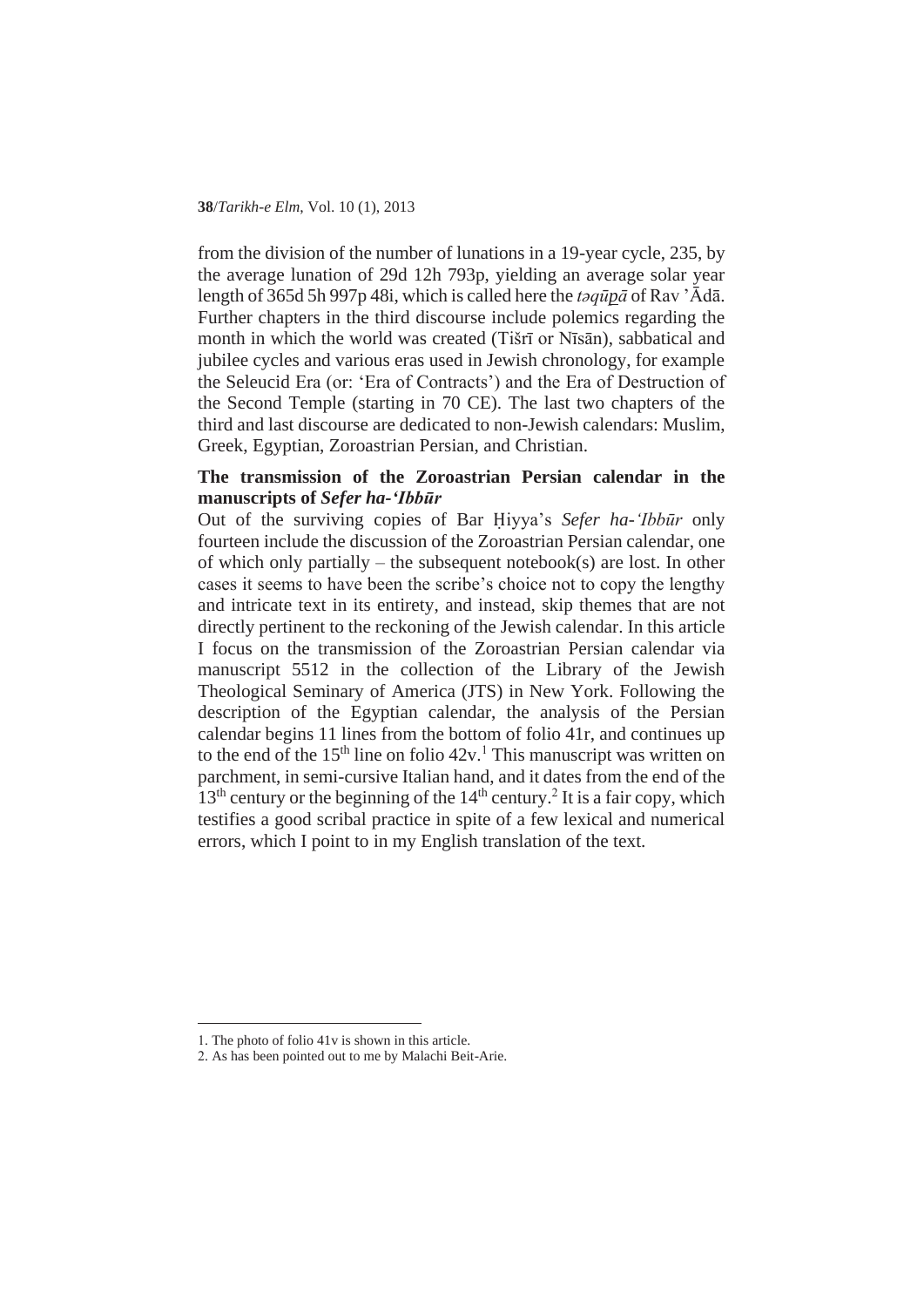#### **English Translation of the Hebrew text**<sup>1</sup>

**[41a]** *"Those who count 365 complete days, according to the sun, without anything additional, are the remnant of Persia and those of the*  remnant of Media<sup>2</sup> who follow their custom. They count their months *thirty days each, except for one month, which is their eighth month, for which they count 35 days. These are the names of their months: the first is the month of FarwardIn*.<sup>3</sup> Its first day is their beginning of the year *[literally, 'the head of the year', i.e. New Year], which they call 'the Day of Nawrǀz', which means 'the renewed day'. The second month is UrdƯbihišt. The third month is XurdƗį. The fourth month is Tir. The fifth month is MurdƗį. The sixth month is ŠahrƯwar. The seventh month is Mihr. The 16<sup>th</sup> day thereof is Mihragān to Persia and its meaning is 'the day of joy'.*<sup>4</sup> *The eighth month is*  $\overline{A}$ *ban. It always consists of 35 days. In the language of Persia they call the [26th]*<sup>5</sup>  *until the 35th day of the month AndargƗh, which means 'the day of addition' [i.e. each of the epagomenail*].<sup>6</sup> *The ninth month is*  $\bar{A}$  $\delta$ *ar and they call its first day 'the day of the ride of the thin-bearded*<sup>7</sup> *one'.*<sup>8</sup>  *On this day*<sup>9</sup>  *a man with a* 

<sup>1</sup>. My translation herewith is of the section on the Persian calendar within manuscript number 5512, folios 41-42, from the collection in the Jewish Theological Seminary of America (JTS). 2. The reference is probably to (non-Muslim) remnants of the old religion.

<sup>3</sup>. The forms of the names of the month are early New Persian. However, in the case of the month of Farwardīn, we find several slightly variants, such as אפרוסרין [AFRWSRYN], unknown pronunciation] and אפרוזרין [<sup>2</sup>AFRWZRYN], but all the variants start with an [<sup>2</sup>A]. As has been pointed out to me by François de Blois, both Farwardīn and Ifrawardīn are probably both possible continuations of Middle Persian Frawardīn. The former is however much more common.

<sup>4.</sup> The Avestan origin Mi $\theta$ rahe of the month name Mihr means 'of the God Mithra'. Al-Bīrūnī elaborates on the reasons for joy associated with this day, as we shall see later.

<sup>5.</sup> The text erroneously says  $25<sup>th</sup>$ . The 10 days are of the Frawardigan, the five Gatha days, together with the last five days of the preceding month.

<sup>6</sup>. "In-between Gathas", one of the Persian designations for the epagomenai.

<sup>7</sup>. The reference is perhaps to someone with just beard stubs, possibly a boy who has just reached puberty.

<sup>8.</sup> In JTS 5512 we find the erroneous form רביבת התולדקן, which is graphically similar to the correct ʯʷʣʬʦʤ ʺʡʩʫʸ. The scribe clearly did not understand the Hebrew expression he is was copying.

<sup>9.</sup> In JTS 5512 and most other manuscripts we find  $\overline{a}$ והם [and they], which results in the grammatically inadequate 'and they, on that day'. In JTS 2564 [Ashkenazi script,  $15<sup>th</sup>$  or  $16<sup>th</sup>$ century] we find ויהיה [he will be] and in JTS 2500 (Ashkenazi script, 15<sup>th</sup> or 16<sup>th</sup> century) we find רוקי [there will be], which perfectly suits the following participle רוכב [riding]. However, these are probably later corrections which are not connected to the Urtext. The transcription of the Hebrew והם into Arabic or Persian yield (وهم), which in both language can mean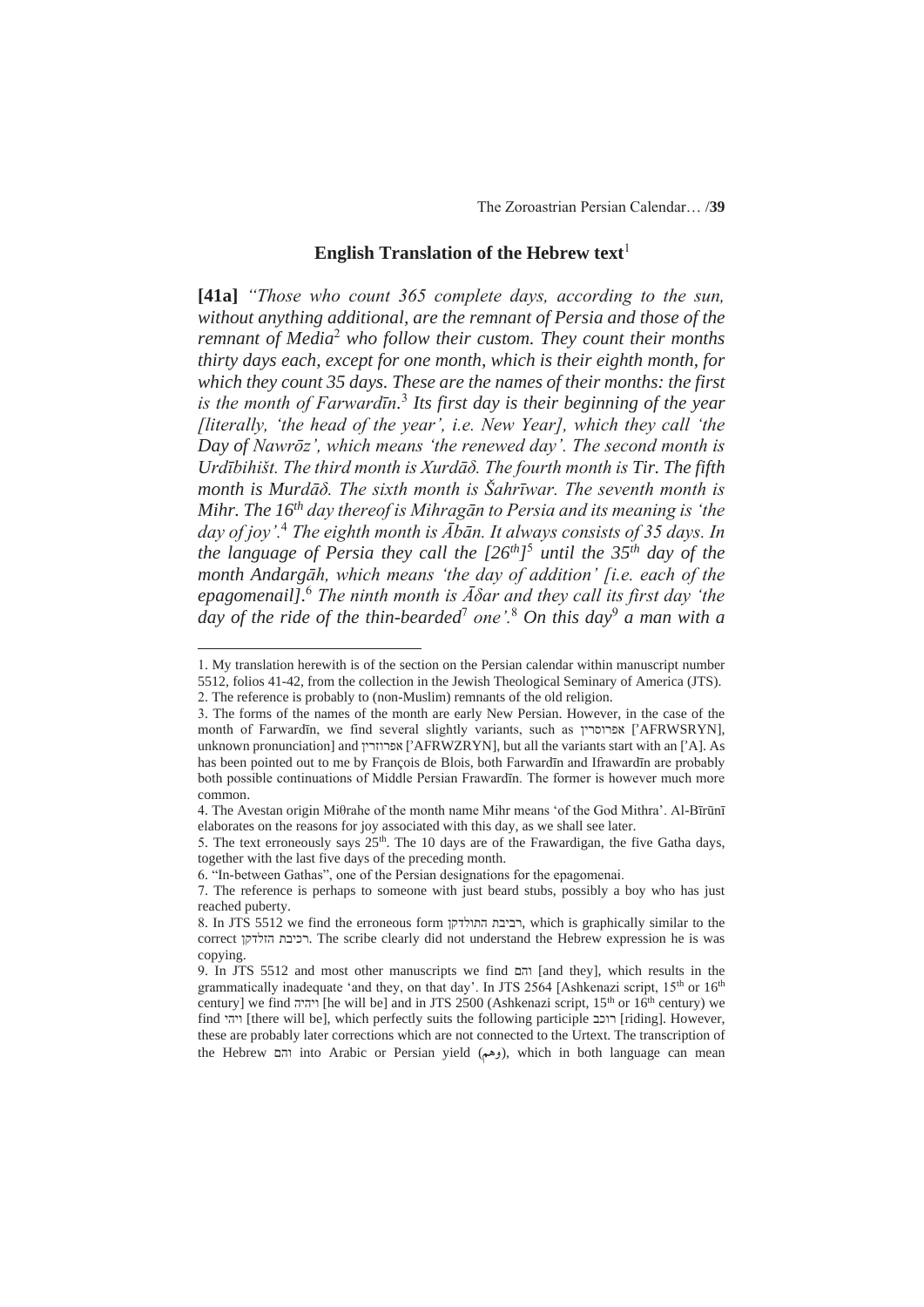*small beard or no beard at all will be riding on a big horse before [their*  eyes] and they are walking in front of it, laughing<sup>1</sup> and disgracing *themselves with their idols*<sup>2</sup>  *and it is a great festival for them. The tenth month is Day. The eleventh is Bahman. The twelfth is Isfand* $\tilde{a}$ *<i>rma* $\delta$ <sup>3</sup> *They count according to the Kingdom of Yazdgerd, the last of their kings [i.e. the last Sasanian king, Yazdgerd the Third]. The beginning of his reign [41b] was about nine years and ten months after the Ishmaelite Kingdom.*<sup>4</sup>  *The beginning of the year in the Kingdom of Persia is the beginning of the month of Farwardīn, which fell on Tuesday, 22 of Sīwān in the year 4392 from the Creation of the World, which is the third year of the 232nd cycle.*<sup>5</sup>  *That day was [16]*<sup>6</sup>  *of [June]*<sup>7</sup> *in the calculation of the Greeks, which is called Tammnjz, [i.e. July] in the language of the Greeks, in the year 943 to the reign of Alexander, which is the Era of Contracts [i.e. the Seleucid Era, which starts in 311 BCE]. Here we [start] counting according to the Persians two years* 

<sup>&#</sup>x27;imagination' or 'fancy'. So perhaps this is a non-translated term which is part of the description of the thinly-bearded (or beardless) man on the horse in the source that Bar Hiyya used, but this option seems less likely. In any case, this issue is far from clear at this point.

<sup>1</sup>. ʯʩʷʧʹʮ could also mean playing a musical instrument, making fun, mocking or scorning.

<sup>2.</sup> מקללין לתועבותם can also mean 'sinning'. In some manuscripts we find the variant מקללין, which means 'cursing/reviling in their abomination'. Another variant is מקלסין לתועבותם, which could mean both 'deriding/mocking their abomination' or precisely the opposite 'blessing their abomination', 'abomination' possibly referring to idolatrous practice. In the Bible, the Hebrew root .ʱ.ʬ.ʷ originally had a negative meaning, (e.g. Ezekiel 22:4). However, within Rabbinic literature, the same root acquired a positive meaning, possibly by the influence of the Greek word καλός (fair, beautiful, respectable). The root .ס.  $\bar{z}$ . is found in ms. JTS 2596 (Oriental script, 17-8 century), and may have been deliberately chosen to show the two opposing perceptions of idolatry, depending on whether one is idolatrous or not.

<sup>3</sup>. The names of the Persian months in the Hebrew text are imperfect but are still easily recognizable and seem to be directly related to an Arabic source. We find many variants in the Hebrew transliteration, many are due to scribal misreading of graphically similar Hebrew letters, such as  $\frac{1}{2}$  [=D] and  $\frac{1}{2}$  [=R] and some cases of metathesis. We see cases of confusion due, perhaps, to phonetic proximity (e.g.  $\tau$  [Z] and  $\sigma$  [S] or ' $\lambda$  [J] and  $\gamma$  [Y], although the precise pronunciation is not known). This type of confusion may indicate that some texts were read out to the scribe. We also find some attempts to vocalize the names of the months, albeit wrongly. Also, the ending ماه מאה [māh] sometimes appears as a separate word following the name of the month (as it should) but at times it is attached to the name of the month or part of it e.g.  $\forall \forall x$ השתמאה i.e. Urdī [bi]hištmāh..

<sup>4</sup>. If we calculate retroactively 9 years and 10 months from 22.6.632 we will obtain 22.10.622, which is supposed to be the beginning of Hijra Era, according to our Hebrew source. The discrepancy is about 3 months, since 1 Muh arram 1 fell on 16 July 622.

<sup>5</sup>. 4392=231x19+3

<sup>6</sup>. In JTS 5512 and most other manuscripts the day of the month, 16, is missing.

<sup>7</sup>. The Hebrew erroneously says ʥʩʩʬʥʩ, i.e. July.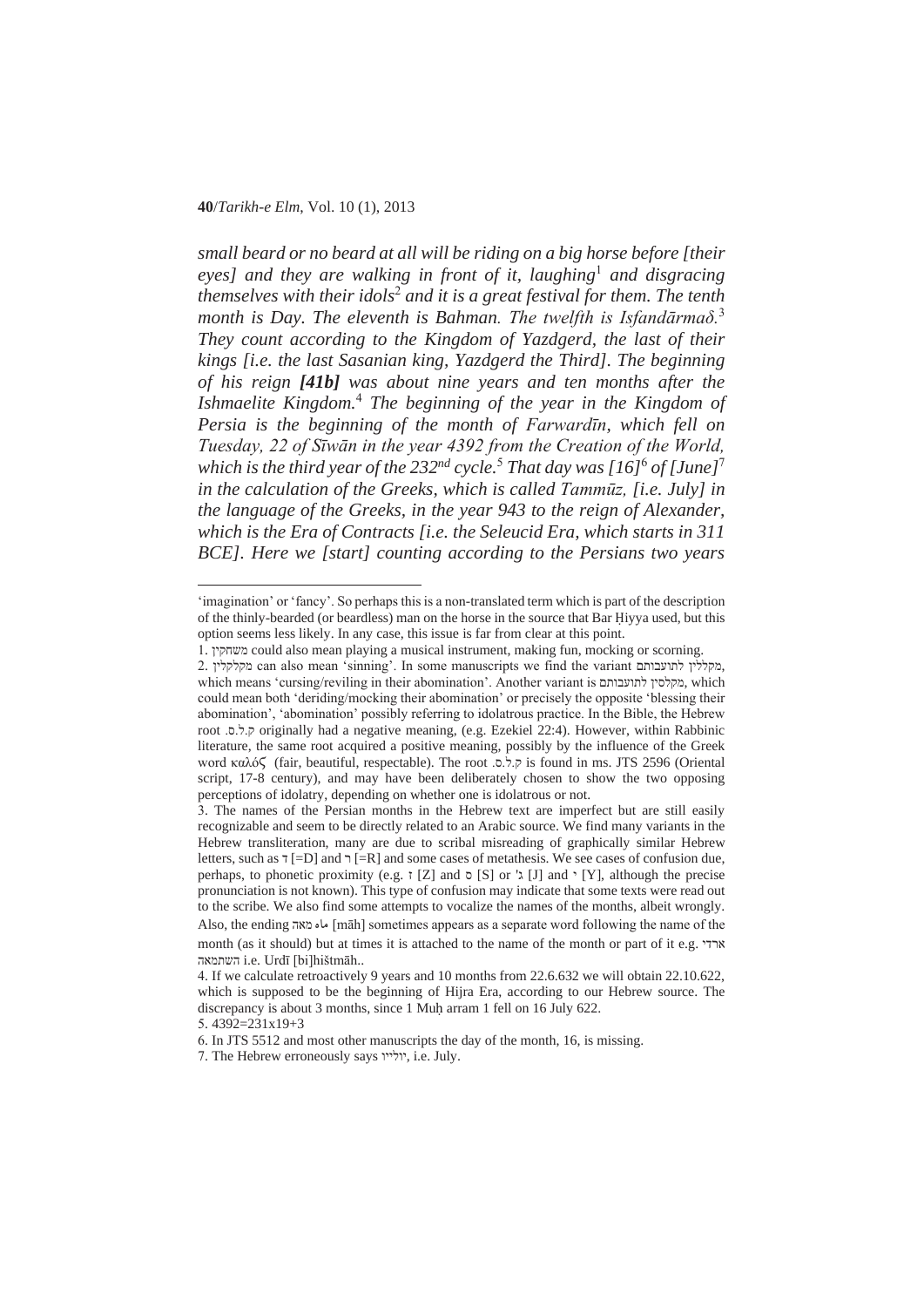*before this year, in order to start in the beginning of a lunar cycle, which is in the year 4390 to the Creation of the World. It is the beginning of the 232<sup>nd</sup> cycle. In that year, the beginning of cycle, the month of Farwardin, the first [literally, 'head'] of the months of the Persians, fell on the first day of the week [i.e. Sunday] and the first of the month of Tammūz. The molad of Tišrī that year occurred on 12 hours 489 parts on the 7th day [Sabbath i.e. Saturday]. The distance [i.e. interval] between the beginning of the month of Farward<sub>In</sub> and the m* $\frac{d}{dt}$  *of Tišrī, inclusive of the [first] day of the month, is [267]***<sup>1</sup> days,** *11 hours and 591 parts. That year the day of Rǀš Ha-ŠƗnƗ [literally, 'the head of the year', i.e. the Jewish New Year], which is the beginning of the month of TišrƯ, occurred that year on Saturday, on the 9th day of the month of Tir, the fourth of the months of Persia. When you wish to know on which weekday the Persian New Year falls and on which day of the lunar month, you count [literally, 'know'] how many cycles and years which do not complete a cycle [have elapsed] from the Creation of the World and subtract 231 cycles. Retain the remainder of the cycles with the years which have not completed a cycle, if there are any. For each of these cycles take 4 days 16 hours and 595 parts, the excess of the lunar cycle over 19 years of Persia.*<sup>2</sup>  *Retain the sum of cycles, days and parts. If there are intercalated years which have not completed a cycle, take for each intercalated year 18 days 21 hours and 589 parts, by which an intercalated year exceeds a Persian year.*<sup>3</sup>  *Add everything to the remainders of the cycles and retain it. Then take 10 days, 15 hours and [204]<sup>4</sup> parts for each plain year which have elapsed in the incomplete cycle*<sup>5</sup>  *and you will know how much will go into the remainders of the simple years. Subtract it from the remainders of the cycles and the intercalated years you have [literally, 'have in your hand']. What remains to you is the excess of the calibrated years in the lunar cycle over the years of Persia that you have. If there is no intercalated year among the years which have not completed a cycle you know the excess of the plain years [in the lunar cycle over the years of Persia]. Subtract is from the excess of the cycles and you will be left* 

<sup>1.</sup> The text erroneously says 'i'ש'ס'ז' [767].

<sup>2</sup>. 4d 16h 595p=235x(29d 12h 793p)-19x365d

<sup>3</sup>. 18d 21h 589p=13x(29d 12h 793p)-365d

<sup>4.</sup> JTS 5512 erroneously says 'יה' [24], graphically similar to the correct 'ר' [204].

<sup>5</sup>. 10d 15h 204p=365-12x(29d 12h 793p)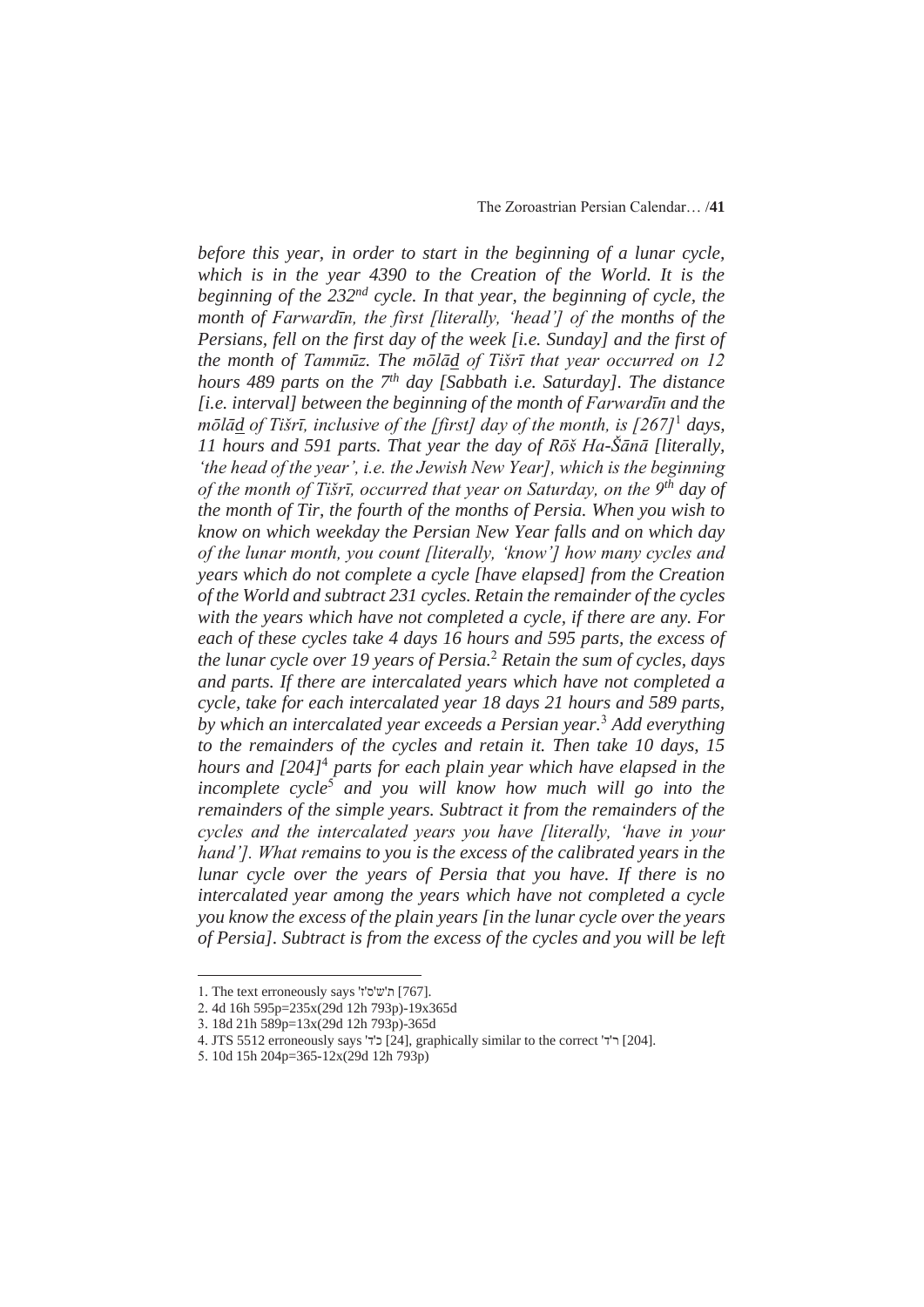*with the calibrated excess. If you do not have years which have not completed a cycle, then the total from the remainder of the cycles is the calibrated excess. When the calibrated excess becomes known to you subtract it from 267 days, 11 hours and 591 parts, which is the distance between [1] Tišrī and [1] Farwardīn in the first year [i.e. the Jewish year 4390]. What remains [literally, 'remains in your hand'] is the calibrated distance between the molad of Tišrī and the Persian New Year* [1 *FarwardIn*] which you seek.<sup>1</sup> *From this distance cast out* 29 *days 12 hours and 793 parts, which is the measure of a lunar month,*<sup>2</sup> *and you will know how many [lunar] months there are. Retain the remainder which has not completed a [lunar] month and it is the distance between the beginning of the month of Farward* $\bar{u}$  *and the m*<sup> $\bar{\theta}$ *l* $\bar{\theta}$ *d of the [Jewish] month in which it falls. Count from Tišrī the*</sup> *number of months you have removed from the distance and the month in which the calculation ends, add to the remaining distance the hours and the parts in the mǀlƗd of the following month and you will come up with [the number of] complete days between the molad of that month and the beginning of the month FarwardIn. If you wish to know on which weekday the beginning of the month of Farward<sub>In</sub> falls, cast out 7s from the distance. Count the remainder from the day of the molad of the month and you will come up with the day of the beginning of the month of Farwardīn that year. You can know the weekday by a different method: revert the cycles from which you counted years [to years], 19 years to each cycle. Add to them the years which have not completed a cycle and subtract 7s from them.*<sup>3</sup>  *What remains is 7 or less than 7, is the weekday of the beginning of the month of Farward<sub>In</sub> that year and it is the sign of the year.*<sup>4</sup>  *If you wish to know on which weekday the* 

<sup>1.</sup> In short we could say that all these steps that yield the calibrated distance between 1 Tišrī and 1 Farward in a specific Jewish year boil down to:  $267d$  11h  $591p - [(C-231)(4d 16h 595p)$  $+$  I(18d 21h 589p) – P(10d 15h 204p)], whereas C is the number of complete cycles in the sought Jewish year, I is the number of intercalated year, any integer between 0 and 6. Seven intercalated years would imply a complete cycle given that the  $7<sup>th</sup>$  intercalation occurs in the last year of the cycle. P is the number of plain years, any integer between 0 and 12.

<sup>2</sup>. This is an example of casting out non-integer figures.

<sup>3</sup>. I.e. cast out 7s as long as the result is non-negative.

<sup>4</sup>. The intention here is probably(?) to count the number of Persian years until now, and then add one weekday for every year. 1 Farwardīn -2 (= the Jewish year 4390, the year of comparison between the two calendars) falls on Sunday (=1 in the Jewish week). After one Persian year, 1 Farward in will fall on Monday (2), since  $365 \equiv 1 \pmod{7}$ , the following year it will fall on Tuesday (3) etc.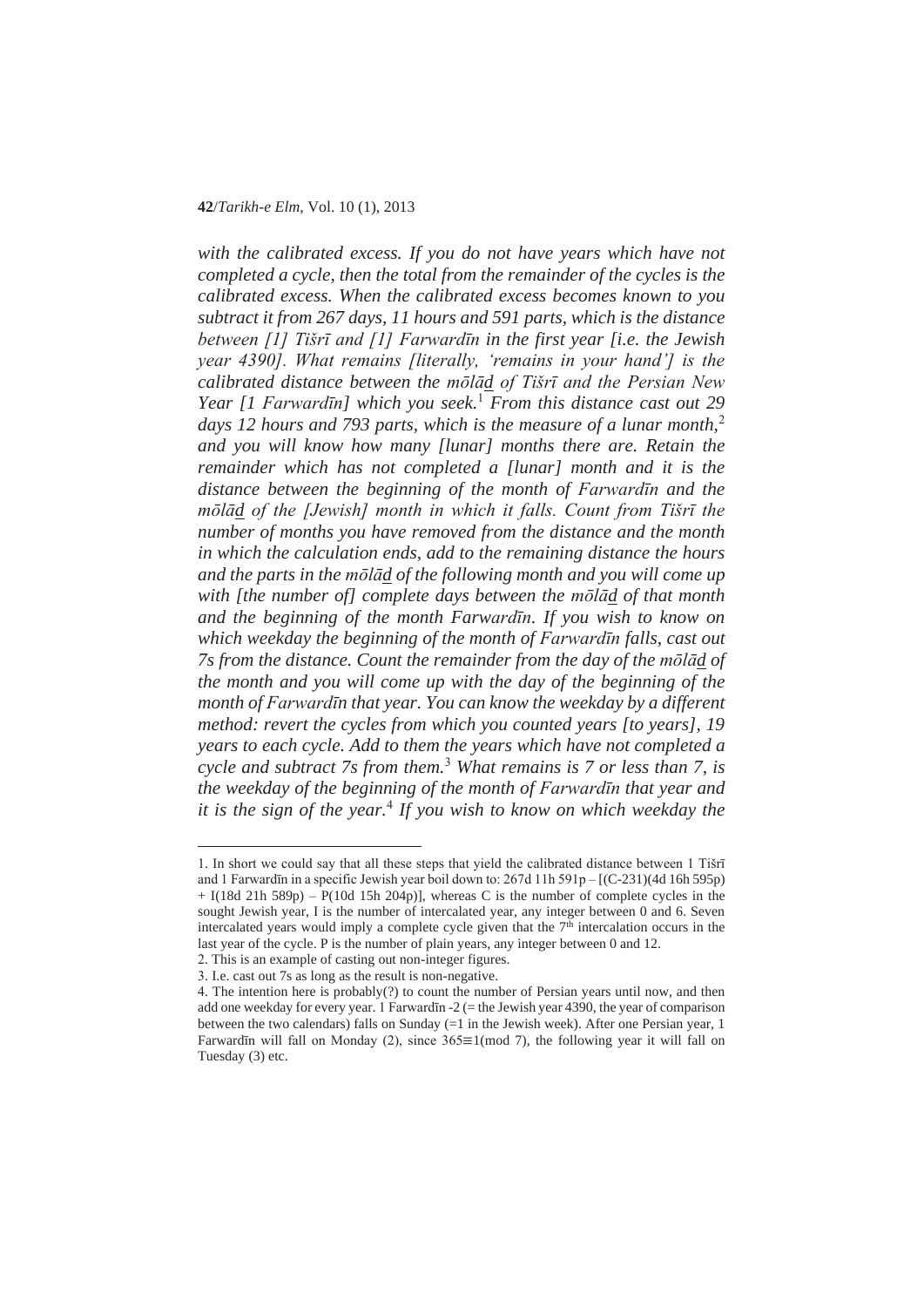*beginning of another Persian month will fall, you know how many complete months there are between it and Farward<sub><i>In*</sub>. Take two days *for each month.*<sup>1</sup> *If they include the month of*  $\overline{A}$ *bān, which is the eighth month, do not take anything for it.*<sup>2</sup> *[42a] Add these days together and add to them the sign of the year.*<sup>3</sup>  *Cast out 7s from everything and what remains is the day of the beginning of the Persian month you seek. If you wish to know which day of the lunar month it is, take 2 days for every month and 7 days for the eighth month of*  $\overline{A}$ *ban, if included. Add everything together and retain it. Go to the parallel lunar months and begin with the month in which FarwardIn enters. Take two days for* every full [lunar] month<sup>4</sup> and one day for every defective month.<sup>5</sup> Add *everything up and remove it from the sum of the months of Persia that you have. Add the remainder to the days that have elapsed in the month in which FarwardIn entered and you will come up with the [number of] days that have elapsed in the lunar month for the Persian month you seek. I give [literally, 'bring to'] you an example of all these calculation so you will understand them and your method of calculation will not become erroneous. I begin with the calculation of the Persians which we have been discussing:*<sup>6</sup>  *if you wish to know on which day the beginning of Farwardīn, the beginning of the year of the Persians, will fall in the year 4883 to the World according to our reckoning, it is the year 19 in the 257th cycle, remove from it 231 cycles and you will be left*  with  $[25]^7$  full cycles and 18 complete years in the 257<sup>th</sup> cycle, from *which six are intercalated years and 12 are plain. Take 4 days, 16 hours and 595 parts for each cycle and you will come up with 117 days, 5 hours and 835 parts. For the six intercalated years that have elapsed in the cycle take 18 days, 21 hours and 589 parts. For the six [intercalated] years there will be 113 days, 9 hours and 294 parts. Add [literally, 'lend'] them to the remainders of the cycles, the days of the* 

 $1.30 \equiv 2 \pmod{7}$ 

 $2.35 \equiv 0 \pmod{7}$ 

<sup>3.</sup> I.e. the weekday on which the beginning of the month of Farward In falls that year, any number between 1 and 7.

<sup>4.</sup>  $30 \equiv 2 \pmod{7}$ 

 $5.29 \equiv 1 \pmod{7}$ 

<sup>6</sup>. The Persian calendar is the last of four non-Jewish calendar to be discussed in this chapter. The other three are Muslim, Greek and Egyptian. Towards the end of the chapter numerical examples for all four calendars are provided, and this is the first one.

<sup>7.</sup> JTS 5512 erroneously says 'ל'ה' [235].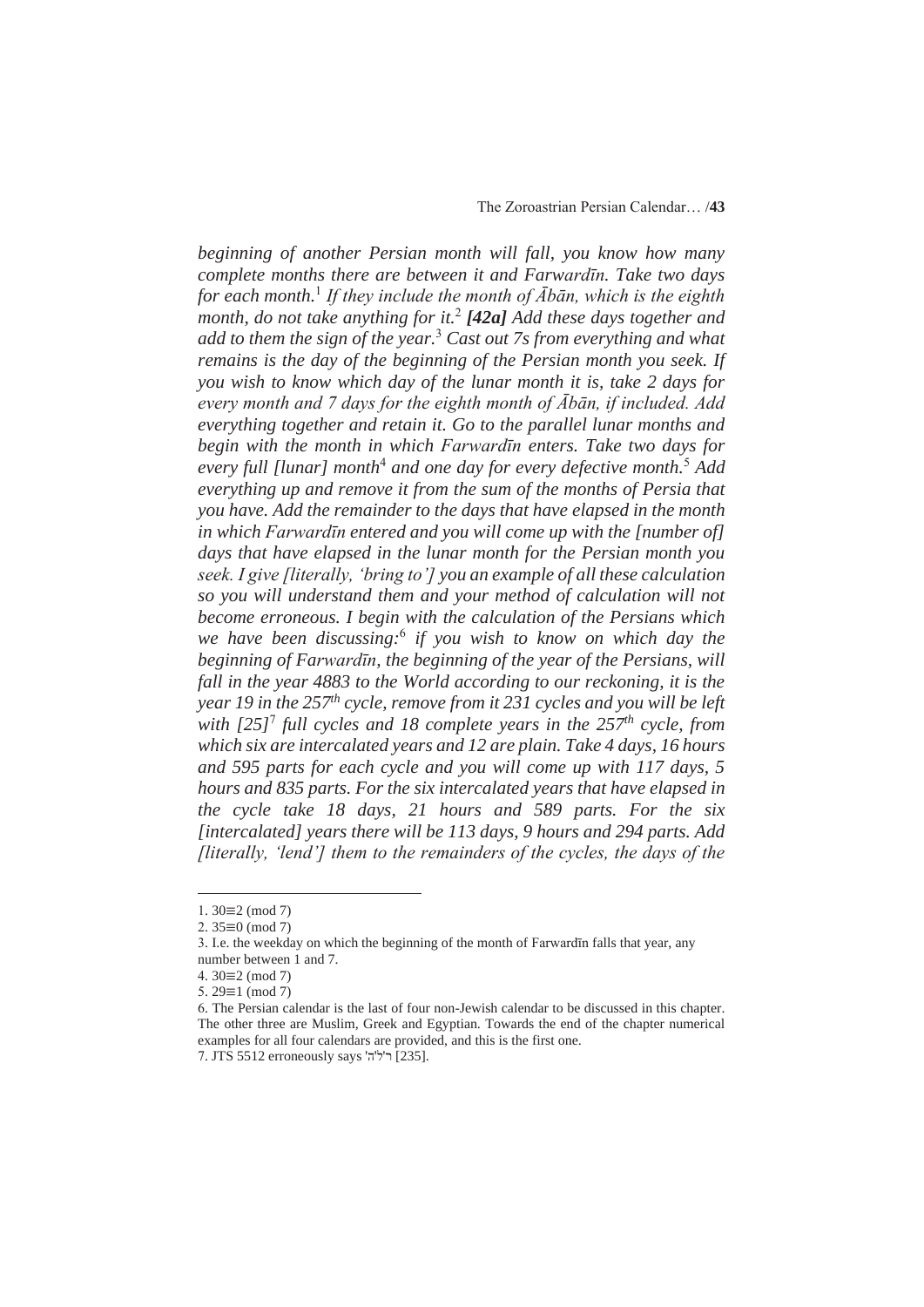*two remainders, 230 days, 15 hours and 49 parts. Then take 10 days, 15 hours and 204 parts for the 12 plain years that have elapsed in the cycle. You will come up with 127 days, 14 hours and 288 parts. Cast out this remainder from the remainders of the cycles and the intercalated years, and you will be left with [103]*<sup>1</sup>  *days, [841]*<sup>2</sup>  *parts and it is the calibrated remainder which remained from the reckoning of [the length of] our years over the years of Persia until the year which we reckon. Subtract it from 267 days, 11 hours and 591 parts, which was the distance between* [1] Farward*īn* in the first year of Persia and *the molad of Tišrī. 164 days, 10 hours and 830 parts will remain as the calibrated distance, which is the distance between Farward* $\overline{\mu}$  *in that year and the mǀlƗd of TišrƯ. When you subtract this distance by the measure of a lunar month [i.e. 29 days, 12 hours and 793 parts], you will come up that for five months, you have 147 days, 15 hours and 725 parts. You will be left with 16 days, 19 hours and 105 parts, which is the distance between FarwardIn and the molad of the sixth month after Tišrī*, which is  $\int' \overline{A} d\overline{a} r$ ] I and its molad in that year is 975 parts and 4 *hours from the second day. Add the hours and the parts to the distance and it will be 17 days from the mǀlƗd of the month. Start to count from Monday, on which the molad falls, the first day of the month [literally, 'the day on which the month has been fixed']. Your calculation will end on Wednesday [the fourth day] and it is the first day of the month of FarwardIn, and you will see [literally, 'it becomes visible to you'] that the month of FarwardIn falls on Wednesday the 16<sup>th</sup> of the month of 'ĂdƗr I. If you wish to check the weekday by another method, add the cycles whose [number of] years which you have calculated in 25 cycles, and there are 475 years. Add to it the years that have elapsed in the cycle, 19, together with the year according to which you are calculating, it will all be 494 years. Cast out 7s and you will be left with 4, which is the first day of the month of Farward* $\overline{\mu}$  *in that year. If you seek the beginning of another month of Persia, for example the month of Day, which is the tenth of their months, you know that 9 months of the year have elapsed from the year until the beginning of the tenth month. It is fitting to take 2 days for every one of their months. However, because the eighth month of*  $\overline{A}b\overline{a}n$  *was among them, for which you take* 

<sup>1.</sup> JTS 5512 erroneously says 'ק'ג' [150], graphically close to the correct value 'א'ף [103].

<sup>2.</sup> In JTS 5512 we find the false value 'ת'מ'ה [845].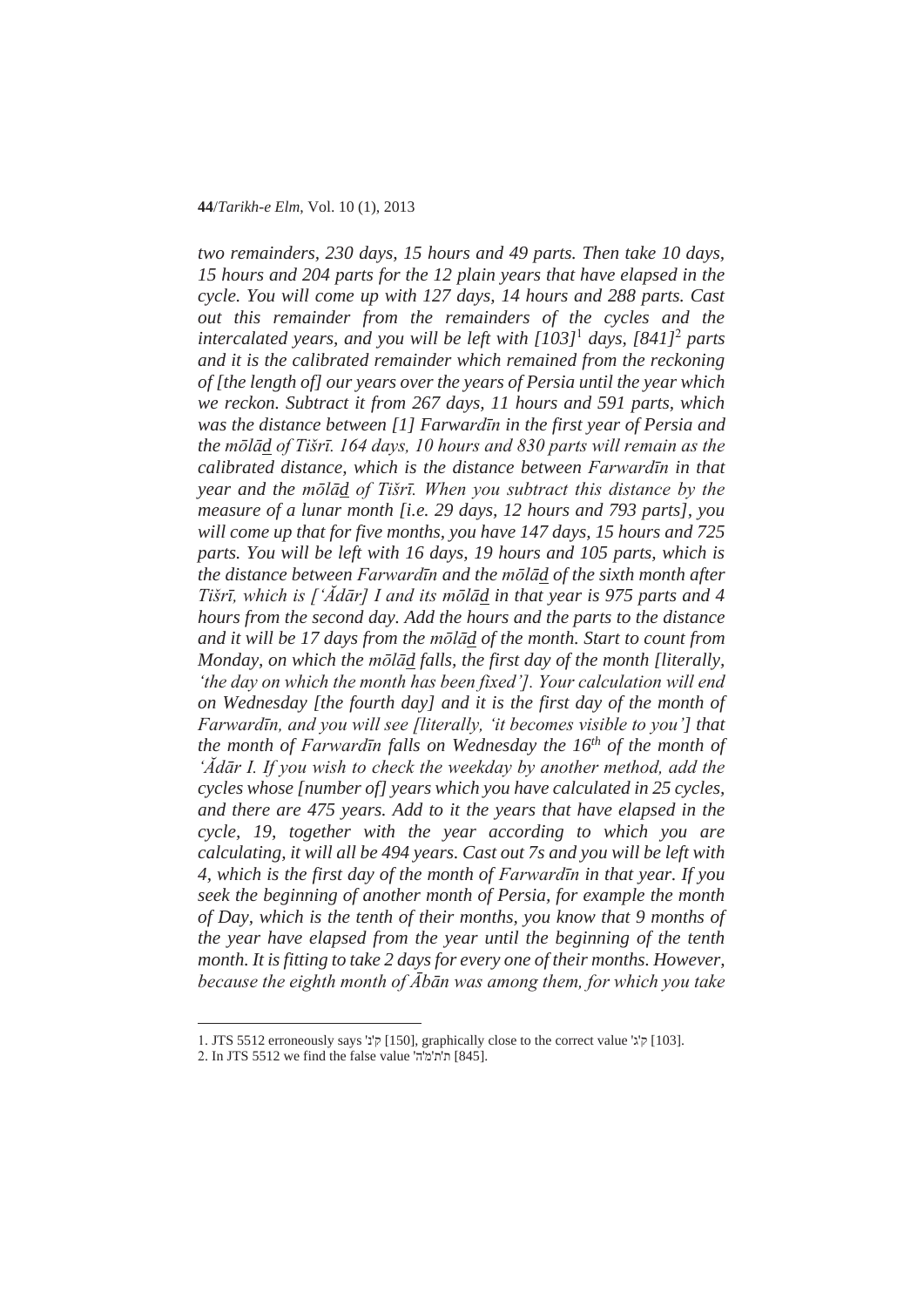*nothing, you will be left with eight months for which you take 2 days per month and you will come up with 16 days. Add 4 to it, which is the sign of the year, because the month of FarwardIn enters on the 4<sup>th</sup> [day] in that year, and everything will amount to twenty days. Cast out 7s and you will be left with 6, which is the day of the beginning of the month of Day. If you wish [literally, 'come'] to know on which day of the lunar month it will fall, add to the distance you have for eight months of Persia, 16, the distance of the month of*  $\overline{A}b\overline{a}n$ *, 7, all will amount to 23 days, the excess of the months of Persia [over Jewish years]. Also, come and count according to the remainders of nine lunar months, starting from '*<sup>*A*</sup>*dār I, in which FarwardIn falls, Tišrī will be the ninth month. Take 2 days for every full month and one day for every defective month [42b] and you will come up with 14 days, the remainder of lunar months over 4 weeks, for every month. Remove them from the excesses of the*  months of Persia and 9 days will be left in your hand. Add it to 17, the *distance between Farwardīn and 'Ădār I in this year, it will be 26, the distance between the month of Day, the tenth of the months of Persia and Mar٭ešwƗn, which is the tenth month after 'ĂdƗr I. The beginning of the month of Mar٭ešwƗn in the coming next year will be Monday and its 26th day will be Friday, which is the first day of the month of Day, of the months of Persia. If you wish to know on which day of the months of Persia Rǀš Ha-ŠƗnƗ occurred in the year 883 [i.e. 4883], according to which you reckon, please take the distance, 164 days, and do not be concerned about the hours and parts in it since they are of the coming year. Remove this distance retroactively [i.e. backwards] from the months of Persia, 30 days for each month, and 35 days to the eighth month. Remove retroactively 155 days for five months because they include the eighth month, which consists of 35 days. You will be left with 9 days. Remove them retroactively from the sixth month and it is the seventh [month] in the aligned calculation. Six Persian months and*  21 days which elapsed from the seventh month until the day of the molad *of Tišrī* will be left. The day of the m<sup> $\bar{\rho}$ </sup>*la l be the 22<sup>nd</sup> of the month of Mihr, the seventh of Persian months. If you wish to calculate by another method which is shorter*<sup>1</sup> *[literally 'closer'] than this one, subtract the calibrated distance, 164 days, from the measure of the* 

<sup>1</sup>. ʥʦʮ ʤʡʥʸʷ ʠʩʤ ʸʹʠ ʺʸʧʠ ʪʸʣ ʬʲ ʡʥʹʧʬ ʤʶʸʺ ʭʠʥ The term ʡʥʸʷ ʸʺʥʩ usually means 'more accurate' but since both methods here yield the same accurate result, I believe that Bar Hiyya was pointing out to the second method being shorter.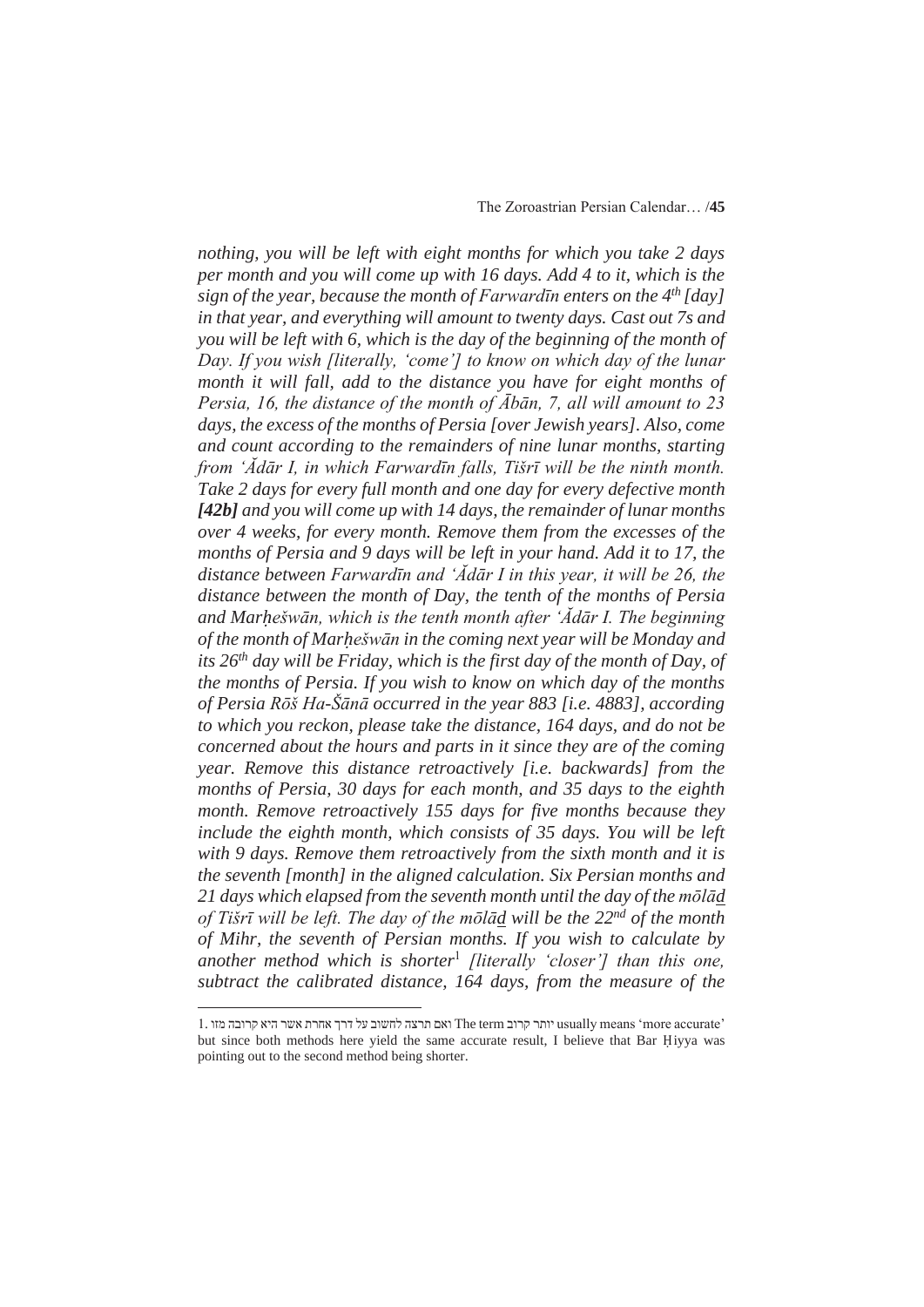**46**/*Tarikh-e Elm*, Vol. 10 (1), 2013

*Persian year, 365 days, and you will be left with [201]*<sup>1</sup>  *days, which elapsed from the beginning of the month of Farward* $\overline{u}$  *until the day of the molad of Tišrī. Distribute [literally 'divide'] them over the months of Persia,30 days for each month, it will be six months and 21 days. The day of the mola<sup><i>i*</sup> will be the 22<sup>nd</sup> of the seventh month. The day of the *mǀlƗd will be Sunday [literally, 'the first day']. Because Rǀš Ha-ŠƗnƗ* is fixed on Monday,<sup>2</sup> it will fall on the 23<sup>rd</sup> of the seventh month of *Persia."*

<sup>1</sup>. JTS erroneously says 'ʠ'ʫ [21] instead of the graphically close 'ʠ'ʸ [201].

<sup>2</sup>. Because the molad falls on Sunday, one of the 'forbidden' days.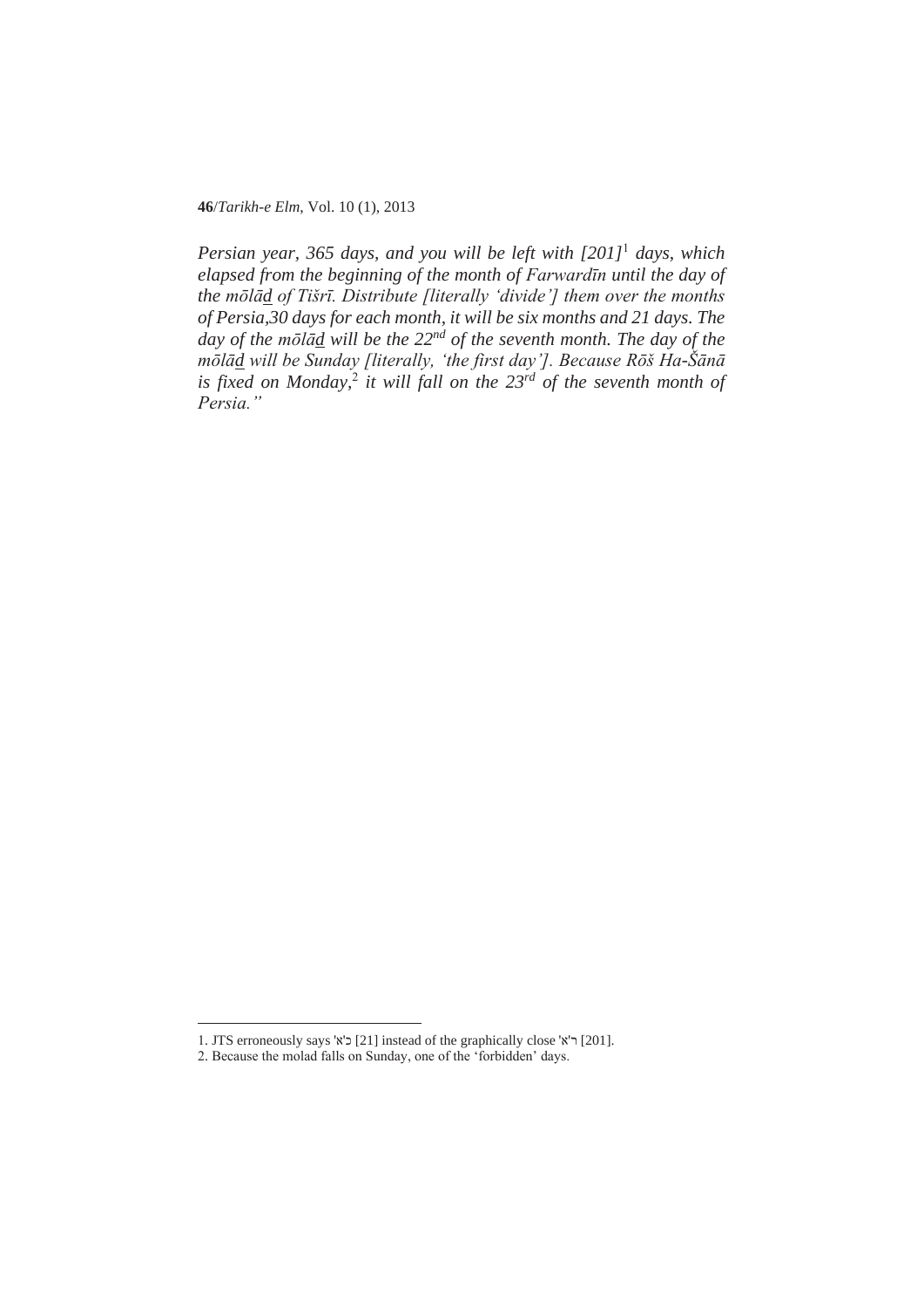#### **Additional Comments to the Hebrew text**

[16 Mihr] The translation of the feast of Mihragan is given in the Hebrew as 'day of joy'. An explanation for the sources of joy is found in Al-Bīrūnī's *al-'Āθār-ul-Bākiya:* 

"On the 16th [day], or Mihr-Rōz, there is a feast of great importance, called Mihragan. The name of the day is identical with that of the month. It means 'the love of the spirit'. According to others, Mihr is the name of the sun, who is said to have for the first time appeared to the world on this day; that therefore this day was called Mihr. This is indicated by the custom of the Kisras [i.e. Sasanian kings] of crowning themselves on this day with a crown on which was worked an image of the sun and of the wheel on which he rotates. On this day the Persians hold a fair. People maintain that the special veneration in which this day is held is to be traced to the joy of mankind when they heard of [King] Frēdūn's coming forward, after Kābī had attacked Aloahāk Bēvarasp [Frēdūn's archenemy], expelled him and called upon people to do homage to Frēdūn..." *(Al-Bīrūnī, pp. 207-8)*<sup>1</sup>

# $[26-35 \text{ Å}$ **b** $\bar{a}$ **n**] In Al-B<del>I</del>rūnī's *al-'* $\bar{A}\theta$ *ār-ul-Bākiva* we also find an explanation why there are ten additional days and not only five:

"Regarding these days there has been among the Persians a controversy. According to some they are the last five days of the month Ābān, according to others they are the Andargāh, i.e. the five Epagomenai which are added between  $\bar{A}b\bar{a}n$  and  $\bar{A}\delta a$ r-M $\bar{a}h$ . When the controversy and dispute increased, they adopted all (ten) days in order to establish the matter on a firm basis, as this is one of the chief institutes of their religion, and because they wished to be careful, since they were unable to ascertain the real facts of the case. So they called the first five days the first Farwardajān, and the following five days the second Farwardajān; the latter, however, is more important than the  $for$ *mer...*" *(Al-Bīrūnī, pp. 210-1)* 

 $[1 \overline{A} \delta a r]$  In the Hebrew text we also find the description of some sort of a parade which takes place on the 1<sup>st</sup> of  $\bar{A} \delta \alpha r$  (the religious Nawr $\bar{o}z$ ),

<sup>1</sup>. On the importance of this festival (second only to the celebrations of New Year) and further details on the pleasures of the king and his people associated with this feast, see Kohut, "The Talmudic Records of Persian and Babylonian Festivals Critically Illustrated", pp. 189-90.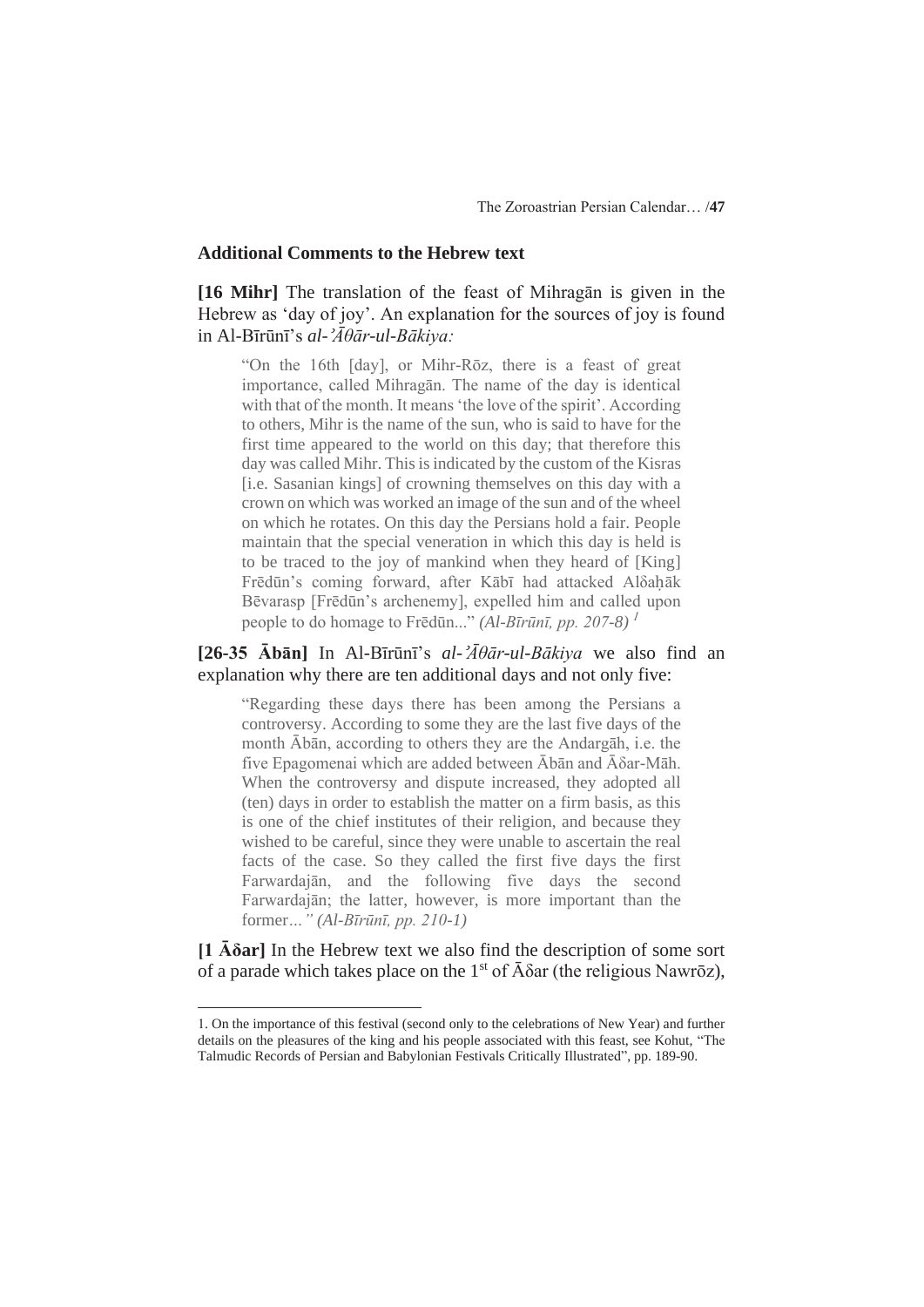which involves a thinly-bearded or beardless man riding a horse, and people walking in front of him possibly engaged in some kind of abomination, probably idolatry. In the Arabic medieval literature we find the account of the historian Al-Mas'ūdī, in his *Murūju*  $\delta$ *-* $\delta$ *ahab* (Prairies of Gold), written in 943, gives a different account on what happens during the feast on 1  $\bar{A}$  $\delta$ ar:

"…a man was riding a mule, a custom practised only in Iraq and Persia. The inhabitants of Syria, The Arabian Peninsula, Egypt and Yemen were not aware of it. During numerous days, people were eating nuts, garlic, fatty meat and warming foods, and they were drinking drinks that were fitting to warm and combat the cold. The Kausaj appeared as the enemy of the cold. People were throwing cold water at him, and far from not sensing any pain, he shouted in the Persian language: 'germa, germa' i.e 'hot, hot'. These days were for the Persians an occasion of public joy. It would nevertheless fall in many other periods and seasons of the year..." (Al-Mas'ūdī, pp. 495-6)<sup> $1$ </sup>

The description here seems to suggest that the festival occurs at winter solstice, or around the coldest time of the year, and this assumes that 1 Farward in falls around the vernal equinox, which was the case at the establishment of the Zoroastrian Persian calendar and after the Sasanian reform, but definitely not in the  $10<sup>th</sup>$  century, when the Arabic text was written, when  $1$   $\bar{A}$  $\delta$ ar receded to November. Along similar lines, Al-Bīrūnī describes the feast of the Ride of Alkausaj, a thinly bearded or beardless man, which fell on the beginning of spring at the time of the Sasanian kings, who used to ride about, fanning himself with a fan to express his rejoicing at the end of the cold season and the coming of the warm season. He tells us that this custom was still kept in Persia for fun.<sup>2</sup>

<sup>1</sup>. This is my own translation from the French.

<sup>2.</sup> Al-Bīrūnī, p. 211. The section on the first day of  $\bar{A}$  $\delta$ ar is missing in Sachau's edition of *ӄ ƖșƗr-ul-BƗkiya*, it is one of the lacunae in his manuscripts, but in his translation he has filled the gap with a rendering of the briefer description of this festival in Al-Bīrūnī's Al-*Qānūn Al*-*Mas<sup>'</sup> ūdī*, a gap filled by Khalidov. François de Blois has kindly shared with me his own translation of this passage. It has a similar, but non-identical account to Al-Mas'ūdī's. There is a specific mention to the aggravation of the cold weather after abandoning intercalation. The Kausaj debases himself by wearing shabby clothes. He rides on an ass and smears his body with fatty substances to ward off the cold. People make jokes about him and splatter water on him and pelt him with ice and snow and in this way he would acquire financial gain from the rich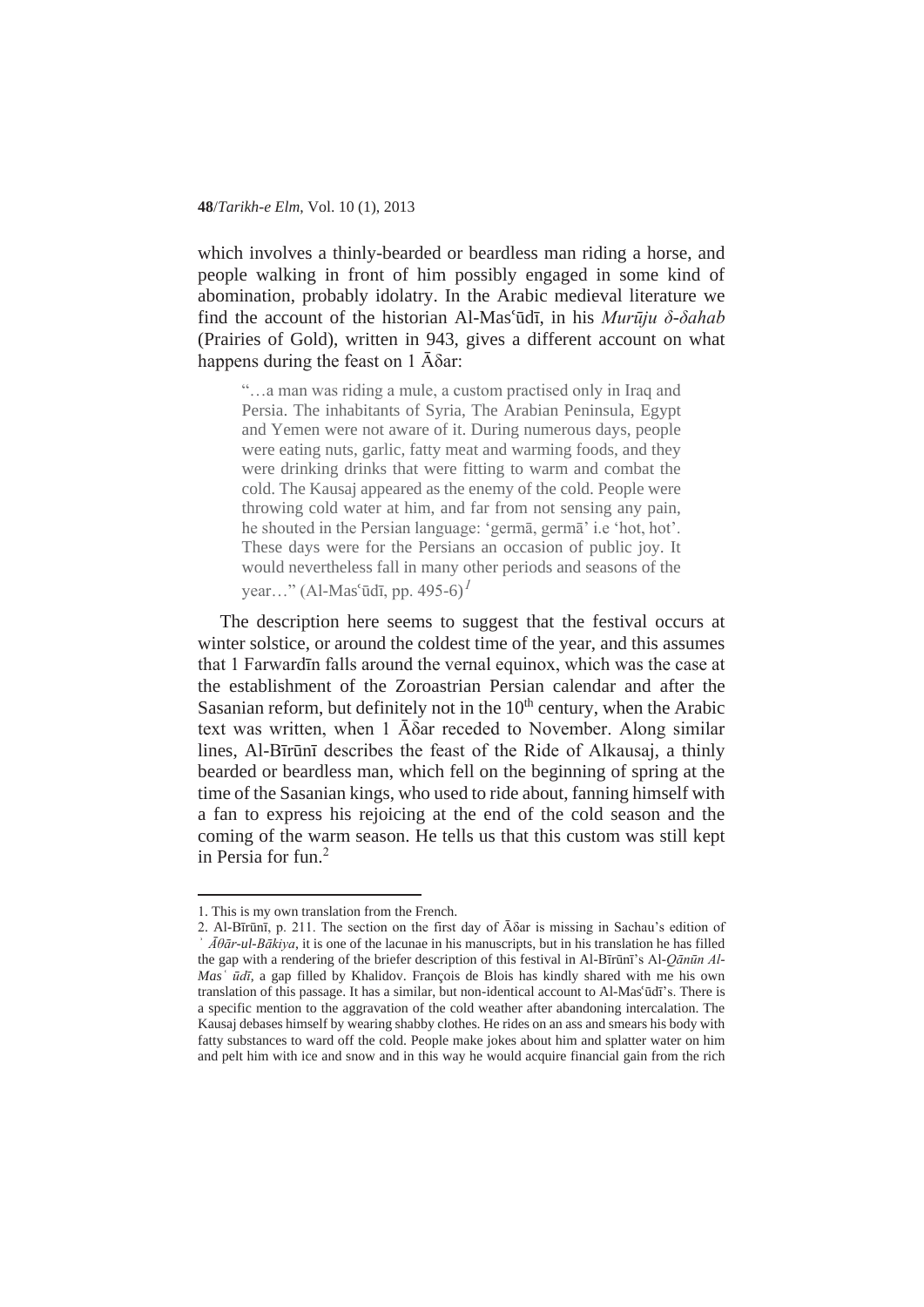Boyce claims that since non-Zoroastrians did not keep Zoroastrian purity laws, they were considered by Zoroastrians to be ritually unclean thus they were not allowed to be present in the ceremonies therefore the accounts by Muslim authors are second-hand at best. Furthermore, the crucial element of devoutness was missing from their accounts since they were not told that every Zoroastrian celebration is accompanied by acts of worship, with the sacrifice of offerings.<sup>1</sup> Interestingly, the Hebrew text does allude to idolatrous practice during the  $1<sup>st</sup>$  of  $\bar{A} \delta$ ar. This seems to suggest that Bar Hiyya's source was not a text Al-Bīrūnī or Al-Mas'ūdī. I shall return to this point at the conclusion of the article.

**[The Yazdgerd era]** The epoch of the Yazdgerd Era, 1 Farwardin year 1, falls on  $22$  Sīwān 4392, in the third year of the  $232<sup>nd</sup>$  cycle. For convenience reasons, Bar Hiyya suggests to compare the two calendars in regard to the first year of the 19-year cycle, i.e. in the Jewish year 4390.<sup>2</sup> The molad of Tišrī 4390 fell on 7d 12h 489p, and therefore there is no need to postpone 1 Tišrī. I designate by  $\Delta(A,B)$  as the interval [A,B], or the distance between dates A and B, whereas A precedes B. We read that  $\Delta(1 \text{Ti}\sin 4390, 1 \text{ Farward}$  -2) = 267d 11h 591p, taking into account that the molad of Tišrī starts at 12h 489p. Bar Hiyya does not explain how he obtained that result but he could have, for example, counted retroactively 730 days (=2 Persian years) from 22 S $\bar{x}$ w $\bar{a}$ n 4392 (an equivalence he knew through the Julian calendar), taking into account the type of Jewish years at hand (4392 - plain and complete, 4391 - plain and orderly, 4390 - intercalated and complete) and then calculated the distance between the obtained date and 12 hours and 489 parts into 1 Tišrī, the time of the mōlād. Or, he may have used the Julian calendar directly. Also, the calendrical equation 1 Tišrī  $4390 = 4$  Tir -2 can be obtained by retroactive calculation of 267 days from 1 Farward In -2 through the Persian months.

among them. One also reads that these customs were still practised in the time of Al-Bīrūnī, in Shiraz and other Persian towns, on account of the tax income which it guarantees to the ruler. 1. Boyce 'Further'. pp. 21-2.

<sup>2.</sup> Although the fixed rabbinic calendar with the 19-year cycle did not exist in the  $7<sup>th</sup>$  century CE, it was applied retroactively in a purely mathematical way, i.e. independent of calendrical reality. The rabbinic fixed calendar did not evolve into a fixed scheme (in the way we know it today) before the 9<sup>th</sup> century CE at the earliest.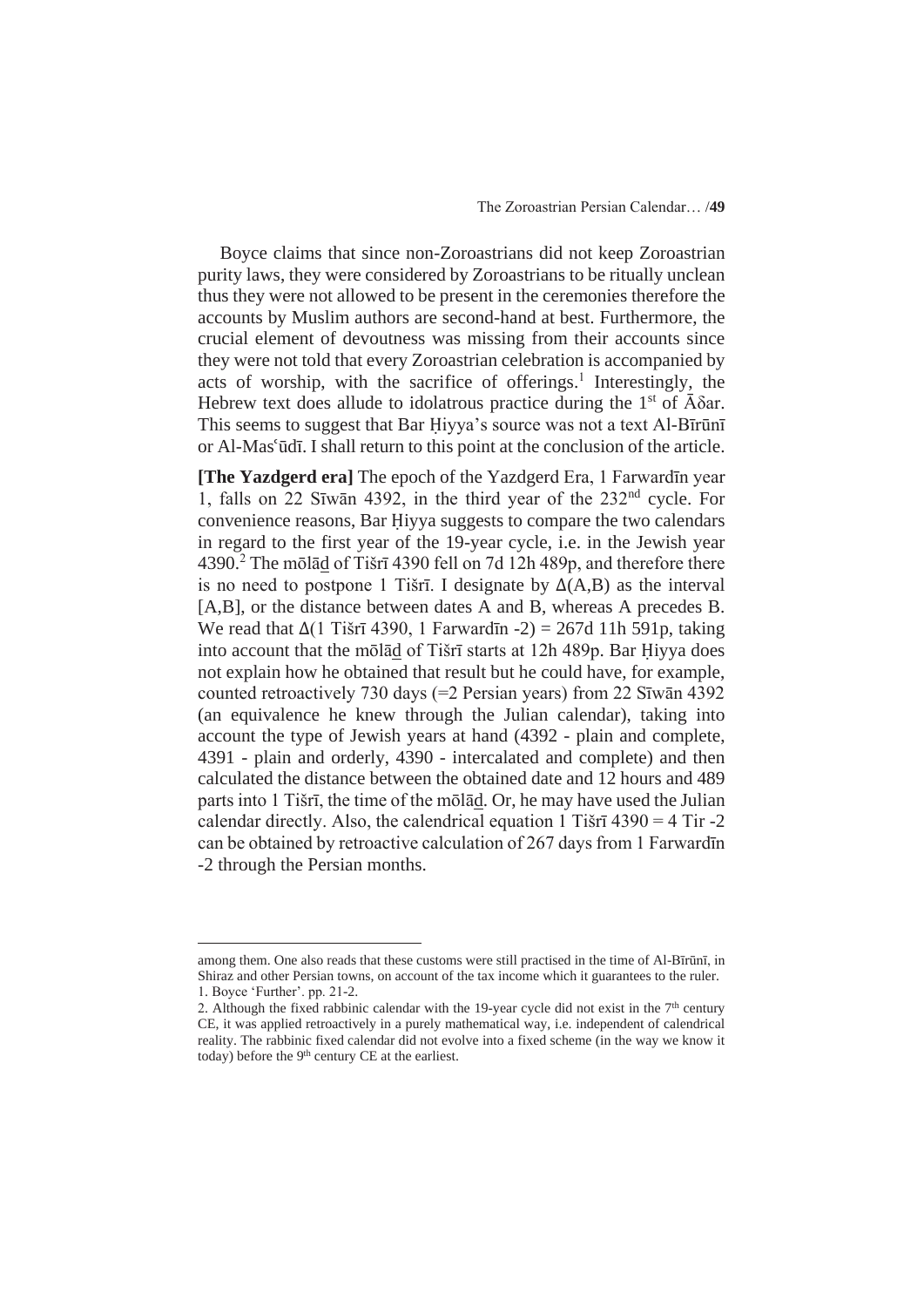**[Calculating the weekday and day of the Lunar month on which**  Nawr<sub> $\bar{v}$ </sub> falls<sup>]</sup> The underlying principle in the various conversion algorithms is the determination of the distance between 1 Tišrī and 1 Farward in a given (Jewish) year by gradual calibration, which takes into account the various length of months (in the Persian and Jewish calendar) and years (in the Jewish calendar) as well as the distance between these dates in the epoch (the Jewish year 4390). After this distance has been established, one needs to make internal adjustments within that year, according to the aim of the calculation.

### **Conclusion**

The identification of the source Bar Hiyya used in his composition of the section on the Zoroastrian Persian calendar in *Sefer ha-'Ibbnjr* remains an open question. At least we can be almost certain that he used an Arabic source. We know that Bar Hiyya knew Arabic - he often used it to coin new Hebrew scientific words by calque or semi-phonetic matching (feasible due to the relative proximity of Arabic and Hebrew) - but there is no evidence for Bar Hiyya's knowledge of the Persian language. The use of an Arabic text is also suggested by the way in which Persian month names were transliterated into Hebrew but which one was it? The allusion to idolatry in our Hebrew source also seems to suggest a different text than Al-Mas'ūdī or Al-Bīrūnī. The latter's *Q* $\bar{a}$ *n* $\bar{a}$ *nAl-Mas*  $\bar{u}$ *d* $\bar{u}$  mentions the return of epagomeani to follow the 12<sup>th</sup> month (at least in a remote country), calendrical information Bar Hiyya was not aware of. For the same reason Kūšyār ben Labbān Al-Jīlī must be ruled out, too, since Bar Hivya does not mention the Jalali calendar.

There are succinct allusions to the Persian calendar in earlier Jewish sources, for example in the Talmud, which include some names of Persian months names and festivals.<sup>1</sup> Yet, Sefer ha-'*Ibbūr* not only elaborates on several Persian festivals but it also presents a novel facet in Hebrew literature – a discussion of conversion algorithms between the Zoroastrian Persian and the Jewish calendars. In his calendrical

<sup>1.</sup> For example, the festival of Mihragan is mentioned in the Palestinian Talmud, tractate Avodah Zara, I., p. 39c, and is called מתירקנה [MTYRQNH, unknown pronunciation]. In the Babylonian Talmud, tractate Avodah Zara, we find מוהרנקי [MWHRNQY] and מוהרסנקי [MWHRSNQY] (Munich 95). Sacha Stern has also pointed out to me other variants in the Babylonian Talmud: מההרקני (JTS Rab. 15) and מוהרקי [MWHRQY] (Paris 1337). For further details, see Kohut, "The Talmudic Records of Persian and Babylonian Festivals Critically Illustrated", pp. 183-90.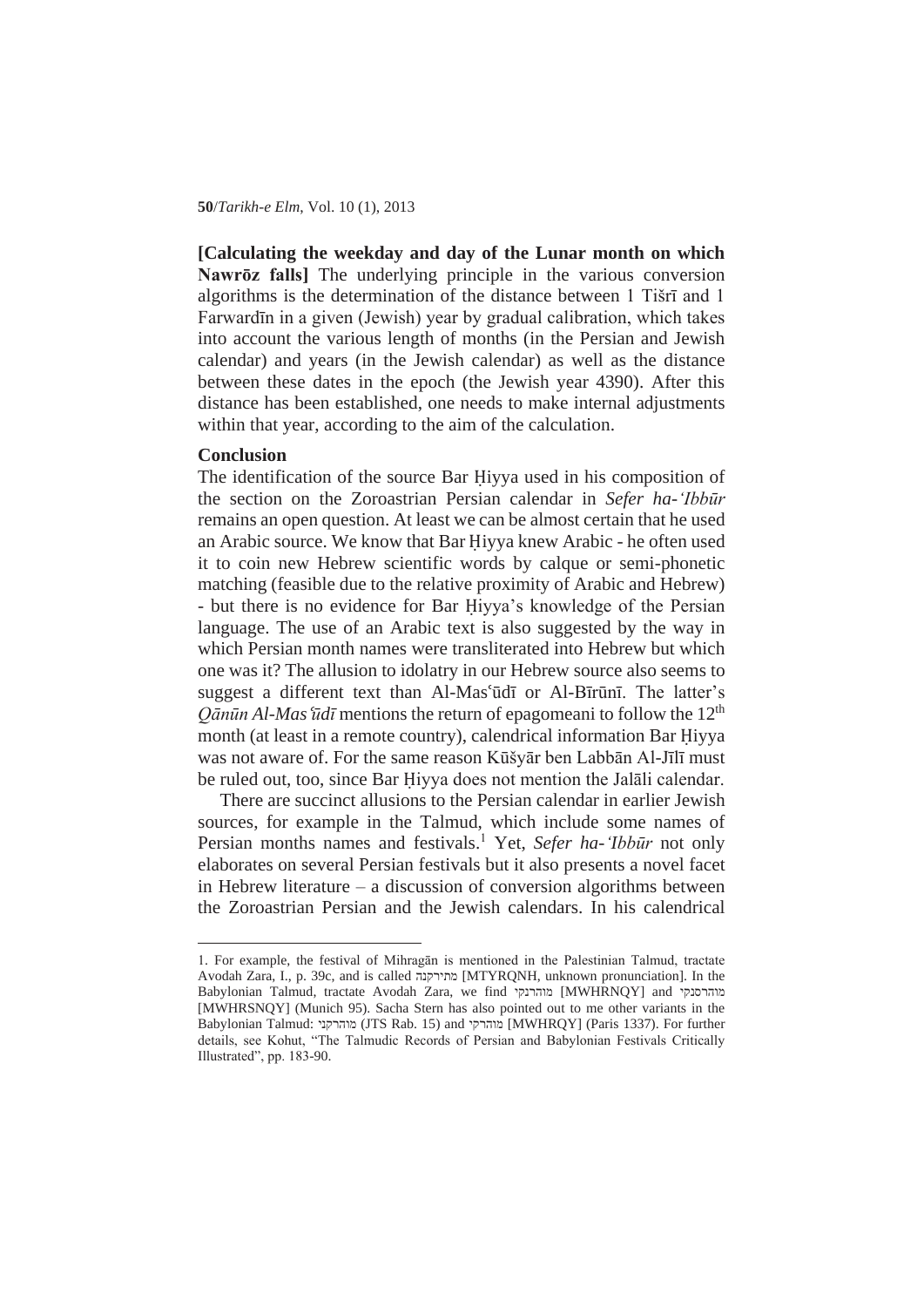work, Bar Hiyya clearly aimed at presenting a comprehensive work on the Jewish calendar and also touch upon non-Jewish calendars, with special emphasis on the calendrical interface between them. Whether the discussion of the Zoroastrian Persian calendar and the conversion algorithms could have had any practical application for the Jewish readers is not evident, but at least we could say that the analysis of the Persian and other calendars within a book on the Jewish calendar seems to have been part of a general calendrical education (possibly following the tradition of  $z_{ij}$  books)<sup>1</sup> with the mathematical parts serving at least as an intellectual exercise.

<sup>1</sup>. As has been suggested to me by François de Blois.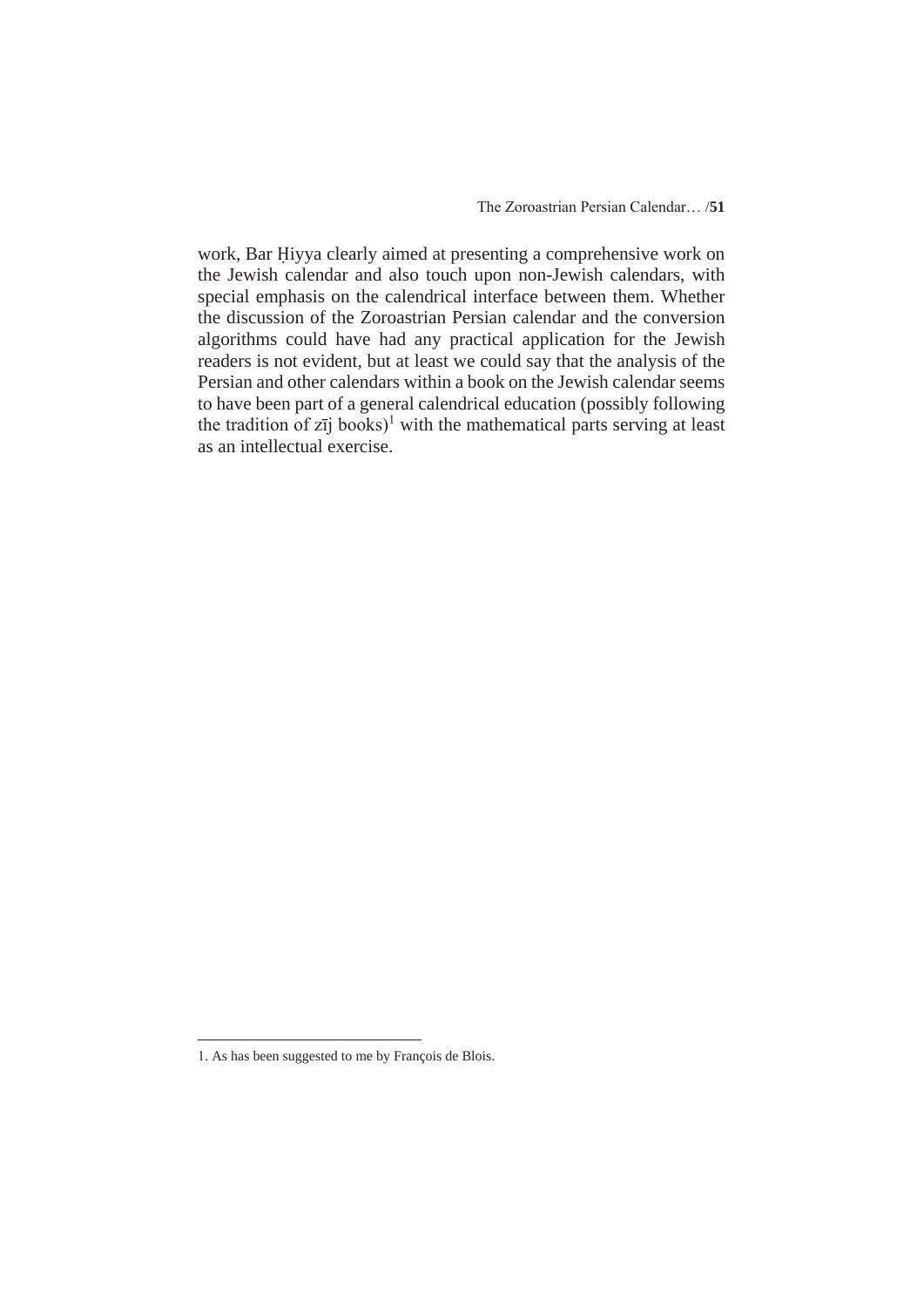**52**/*Tarikh-e Elm*, Vol. 10 (1), 2013

אחרי מלכות ישמעו כברי תשע שנים ועשות חרשים והאש השנה לנילבות פרס והיא ראט חירש אפייזדין מאה היה יום שלישי כל כשיון שנת ל אפיכ שצב לבריאת עולם והיא הש השנה העלישית ממחזור דלב וחיה היום ההוא מחשבון יוועט דום מן לוליין הען המוז ב בלשון יוובה משנת ההקלון. למלכות לפסכדאים אשר הוא מציין שעמות: ואת מונים ב שנה ד אפים שיע לבריאת עולם והיא ראש מחזור רולב והיה כשנה ההיא ראש מחזור אפרוזרן כיאם אשר הוא הראש לחדשי פרסיים ראשון מימי תשכוע וראשון מחודש המוז ומיה מולך תשרי בשנה ההיא יצ שעות הצע חלק: מינה ז והיה מימין ראש חודש את הואין ריאר ממולך תשרי ויום החור ככל השהן יום יא שעות תקיצא חלקים והיה יום ראש השונה אשר הוא ראש חורש תשרי כשמה ההוא יום שבת לט יש מחודש תיומאה קרביפי מחודש פרסי נעשאתה רוצה לתות ראש השנה לפרס באי זה יום הוא עוהל מיימי השבועי ילממה ימים מחול הלבנה הוי יודע כמה מחזורות ושעם שהין משליניין מחזור אהה כיונה לבריאת עולם ופחות כוהמחזורות רצא מחזור ושמור הנשאר מן המחזורות עכד הטכים אשר לא השלמו מחזור אם יש שעם וקח לכל מחזור מהן ל ידי לן שעת תקצה חלקי והנא הדיותר אשר מחזור הלבנה עודף על יש שנים לפרס ושמור הנקבץ כמיחזורור מימים ישעות וחלקו ואם יחיה בשנים שלא השלימו מחזיר שנים ביעוברות קח למל שנה מעוכרת בהן יה יום כא שעות תופט חלקים כאשר העדיף שנה מעוכרת על שנתפרס והבלול הכל עם כיותרי המחזורות והשוורהו . ואחר כך הקח לכל שנה פשוטה שעברה מן המחזר אשר איטשלה : יריה כה שעות כל חלקי לכל שנה מקו והדע כמה יבנס בד היו בידך והעשאר לך הוא עודף השנים המתוקטת אשר במחזור הלבנה על שטות פרס<br>אשר בידך ואם לא יהיה בשנים אשר לא הטלימי מחזור שנה מעוברת אההיודע עודך: השנים הפשוטות והברעא מיעורף המחזורות וישחר לך מעורף המתוקן . ואם לא יהיה בירך שנים כלל שלא השלמו מחזור יהיה העקבץ מינורף המחזורות הוא העורך המתוקן וכשיורעלך העורף המרוקן הוי גורע אות מן ראן יום יא שעות תקישו חלקים אשר חיה מרחק השרי בשנה הראשונה מחודש אפרוזרין מאה והנשאר בידך הוא המרחק המיתוקן אשר בין מולך השרי מוראש השנה הפרסית אשר אתה מכקש השלך המרחק הזה כלי יצ תשיכן אישו הוא מרת חרש לכנה והדע כמה חרשים יהיה בן ושמור הנשא ביק שלא השלים חדשו הוא מרחק ראש חדש אפרוזרין נאתה ממוולד החודש אשר הוא עתל בתוכו והויימונה מתשרי כמספר החרשים אשר הוצאת מן המרחק והחדש אשר יכלה בן החשבון תופיף על היורחק הנשאר בירך השעות והחלקים אשר במולך החורש הבא אחריו ויעלו בירך יפנים שלימים אישר אין מולר החורש ההוא וכין חדש ב אפרוזרין מאה נאס עדנה לרעת אי זהיום מימי השבוע הוא ואש חודש אפרוזרין מאה השלך המרחק ז'ו והנשאו בירך מנה אותן מינס מולך החורש החוא ויעלד בירך יום ראש חודש אפרוזרין מאה כשנה ההיא ואתה יכול לרעת יום השבוע עד דרך אחרת והוא שהחזיר המחזורות אישר רובית ניתן שנים נייט שנה לכל מחזור והוסף עליהם השפט אשו לא השלימן מחזור עם השנה אשר אתא חושב לה והפרעם זֹא והג ותנשאר בירך ל או פחול הנא יום ראש חודש אפרוזרץ ויאה מימי השנוע כשנה ההיא והוא סימן השנהי ואם הרצה לרעה אי זה יום ורימי השבוע יהיה ראש חורש אחר מחל זי פרס הוי יורע כמה חרשים שלמים כיא וכן אפרוזרין מאה וקח לכל חורש מחן שנ ימים: ואם יהיה בכללן חרש אבאן מאה אשר הזא חורש השמיע אל הקח לו מאומה

JTS 5512 folio 41v, Courtesy of The Library of The Jewish Theological Seminary